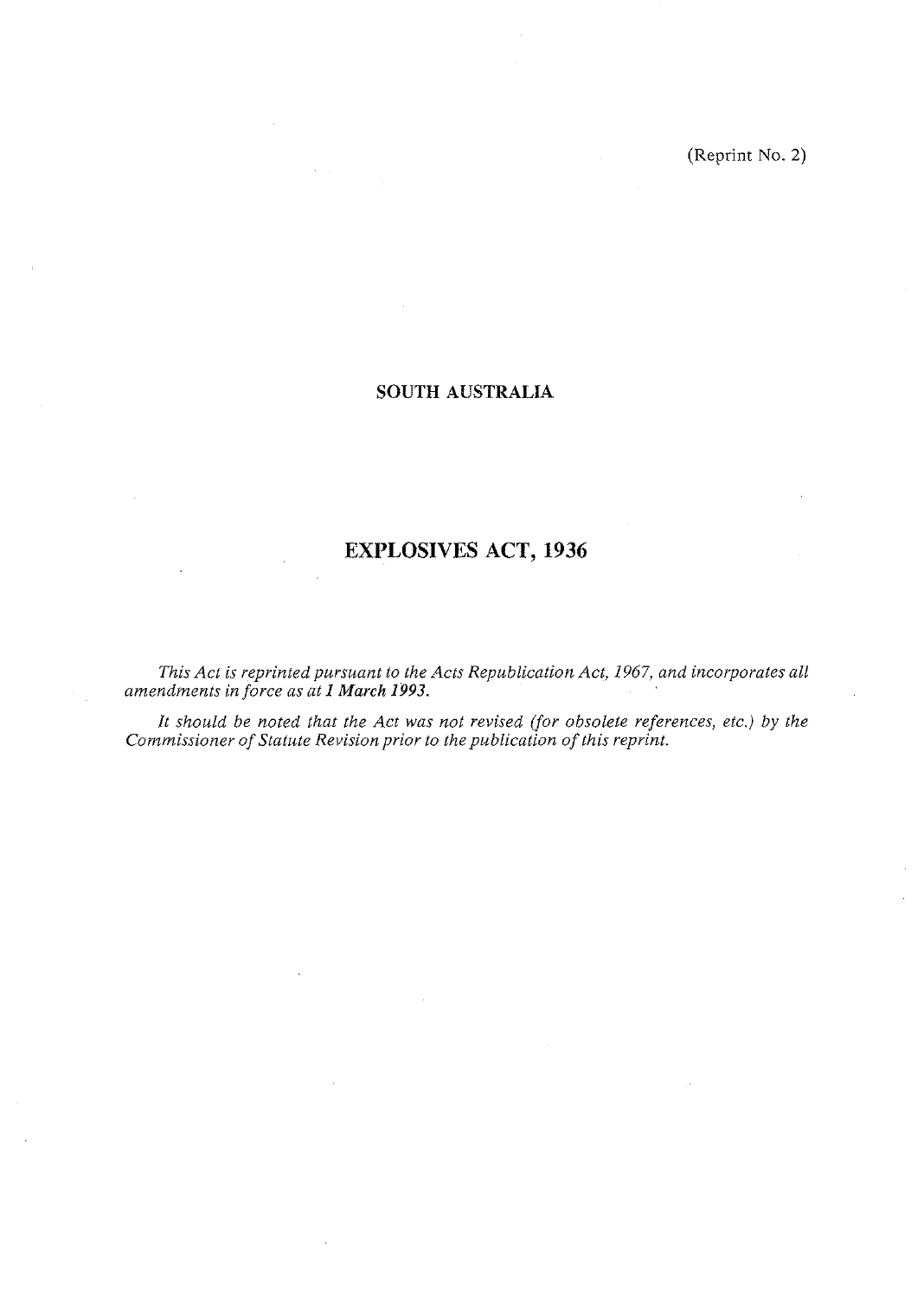# **SUMMARY OF PROVISIONS**

PART I

#### PRELIMINARY

#### Section

- Short title  $\mathbf 1$ .
- Commencement
- Arrangement Interpretation
- Interpretation<br>Extension of definition of explosive to other explosive substances<br>Definition and classification of explosives
- $2.3.4.5.6.7.$
- Exemption of ammunition the property of His Majesty
- Filling, etc., of safety cartridges<br>Appointment of inspectors  $\overline{8}$ .
- 

#### PART I1

#### MANUFACTURE OF EXPLOSIVES

- 10. Persons carrying on certain processes to be deemed manufacturers 11. Special rules for regulation of workmen in factory 12. Licensing of factories
- 
- 
- 13. Precautions against fire and explosions 14. Adjoining places occupied together
- 
- 13. Precautions against fire and explosions<br>14. Adjoining places occupied together<br>15. Reconstruction of buildings destroyed by acciden<sup>.</sup>

#### PART Ill

#### CARRIAGE OF EXPLOSIVES

- Restrictions as to carriage of explosives 16.
- $17.$ Exemption of carrier where consignee, etc., in fault
- 18. Liability of consignor or consignee
- 19. Licences for carriage of explosives

#### PART 1V

#### STORAGE OF EXPLOSIVES

- 20. Government magazines
- $\overline{21}$ . Licensing of private magazines
- 22. Licensing of premises
- 
- 23. Keeping of explosives<br>24. Storage charges in Go 24. Storage charges in Government magazines<br>25. Power to sell explosives<br>26. Explosives to be in secure packages
- 
- Power to sell explosives<br>Explosives to be in secure packages
- Testing of explosives in Government magazine  $27.$
- Sale or transfer to be reported to the officer in charge 28.

#### PART 1VA

#### ACQUISITION OF LAND

- Definitions 28a.
- 28b.
- 28 c.
- Power to acquire land Surrender of mining leases Power to dispose of surplus land 28d.
- $\frac{28e}{28f}$ Explosives reserve at Broad Creek Power to fill in Broad Creek
- 

#### PART V

#### CONTROL OF EXPLOSIVES IN SHIPS

- $\frac{29}{30}$ .<br>31. Vessels arriving with explosives to hoist flag
	- Prohibited areas
- Ships carrying explosives
- Procedure at magazine
- $32.33.34.35.36.37.$ Explosives on arrival to be reported
- 
- Explosives removed from ship Penalty on going alongside wharves
- Explosives to be landed at the place appointed for the purpose<br>Explosives not to be shipped within certain limits
- 
- $38.$ Control over ships and boats in ports
- $39.$ Boats carrying expiosives to be licensed and provided with tarpaulins
- $40.$ Power to delegate authority
- 41. Savings as to ships rockets, etc.

 $\mathbf i$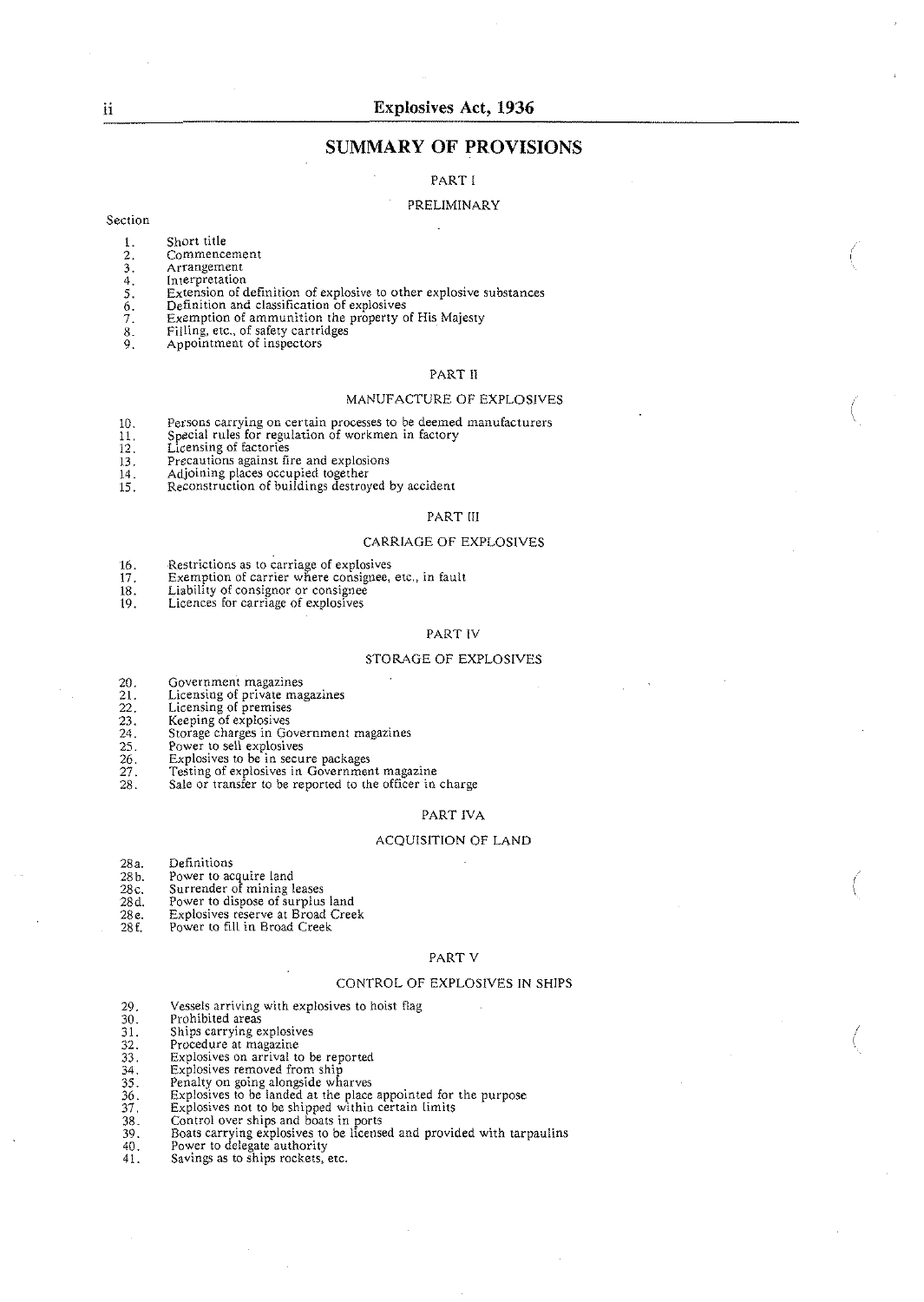### PART **V1**

#### MISCELLANEOUS

- 
- 
- 
- 
- 
- 
- 
- 
- 
- Supplemental provisions as to forfeiture of explosive
- Offences by bodies corporate<br>Continuing offences
- 
- 
- Regulations<br>Magazines in municipalities<br>Continuance of regulations
- 
- Saving provision Summary proceedings Financial provision
- 
- Repeal of s. 189 of Harbors Act, 1936

#### SCHEDULE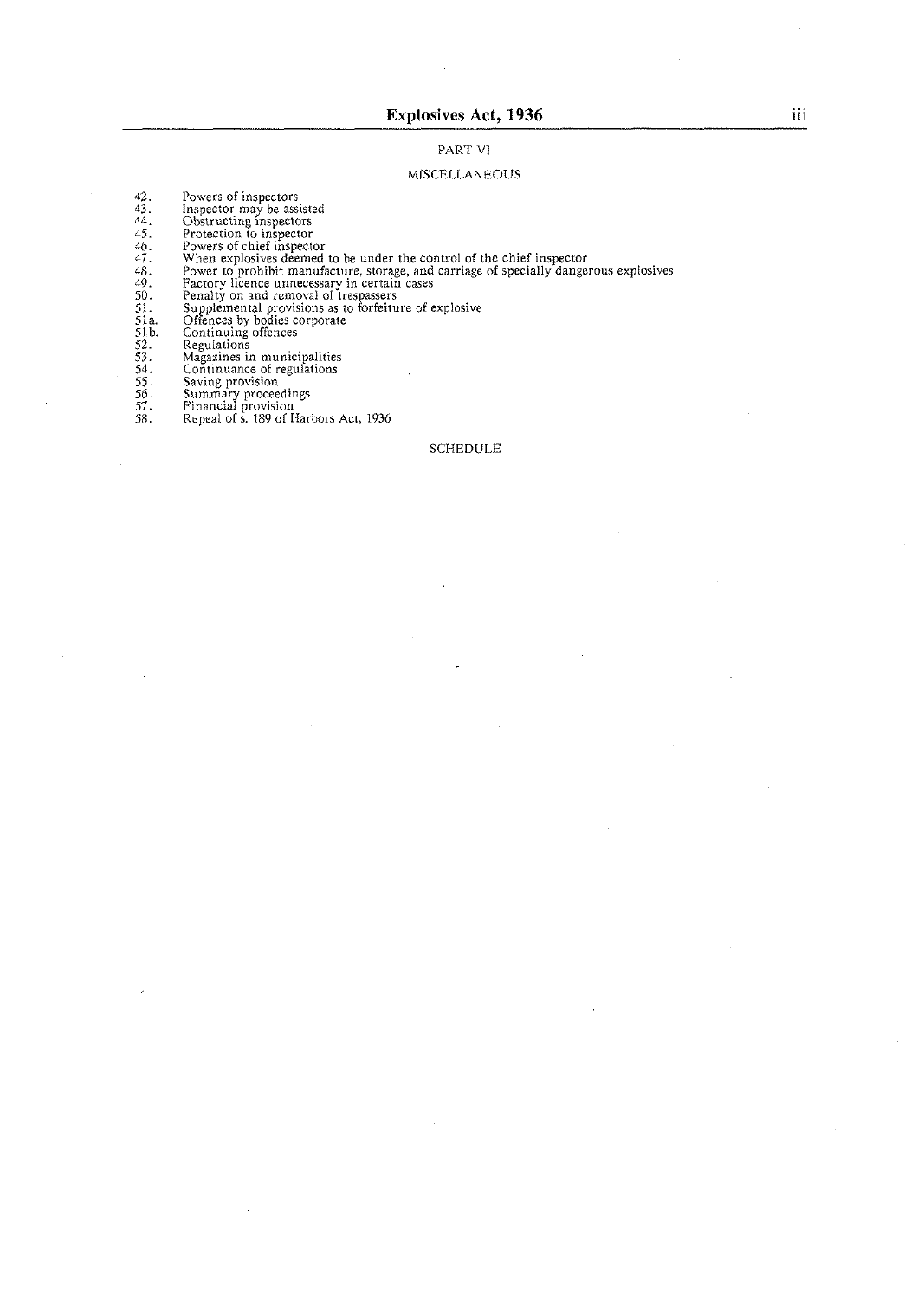$\label{eq:2.1} \frac{1}{\sqrt{2}}\int_{\mathbb{R}^3}\frac{1}{\sqrt{2}}\left(\frac{1}{\sqrt{2}}\right)^2\frac{1}{\sqrt{2}}\left(\frac{1}{\sqrt{2}}\right)^2\frac{1}{\sqrt{2}}\left(\frac{1}{\sqrt{2}}\right)^2\frac{1}{\sqrt{2}}\left(\frac{1}{\sqrt{2}}\right)^2\frac{1}{\sqrt{2}}\left(\frac{1}{\sqrt{2}}\right)^2\frac{1}{\sqrt{2}}\frac{1}{\sqrt{2}}\frac{1}{\sqrt{2}}\frac{1}{\sqrt{2}}\frac{1}{\sqrt{2}}\frac{1}{\sqrt{2}}$ 

 $\label{eq:2.1} \mathcal{L}(\mathcal{L}(\mathcal{L})) = \mathcal{L}(\mathcal{L}(\mathcal{L})) = \mathcal{L}(\mathcal{L}(\mathcal{L})) = \mathcal{L}(\mathcal{L}(\mathcal{L}))$ 

 $\label{eq:2} \frac{1}{\sqrt{2}}\sum_{i=1}^n\frac{1}{\sqrt{2}}\sum_{j=1}^n\frac{1}{\sqrt{2}}\sum_{j=1}^n\frac{1}{\sqrt{2}}\sum_{j=1}^n\frac{1}{\sqrt{2}}\sum_{j=1}^n\frac{1}{\sqrt{2}}\sum_{j=1}^n\frac{1}{\sqrt{2}}\sum_{j=1}^n\frac{1}{\sqrt{2}}\sum_{j=1}^n\frac{1}{\sqrt{2}}\sum_{j=1}^n\frac{1}{\sqrt{2}}\sum_{j=1}^n\frac{1}{\sqrt{2}}\sum_{j=1}^n\frac{1$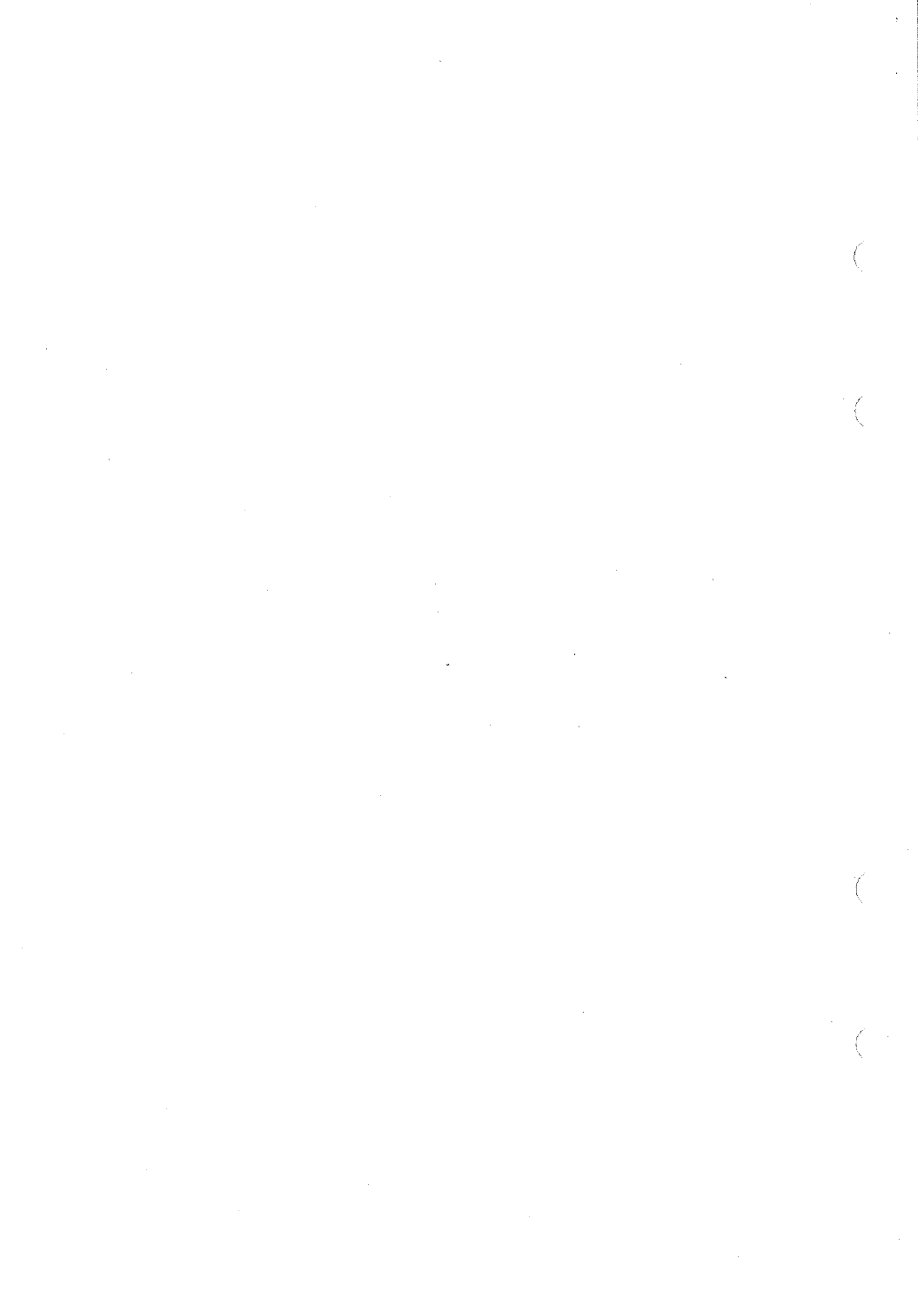# EXPLOSIVES ACT, **1936**

being

Explosives Act, 1936, No. 2306 of 1936 [Assented to 19 November 1936]<sup>1</sup>

as amended by

Explosives Act Amendment Act, 1958, No. 33 of 1958 [Assented to 20 November 1958] Explosives Act Amendment Act, 1962, No. 23 of 1962 [Assented to 25 October 1962]<br>Explosives Act Amendment Act, 1963, No. 15 of 1963 [Assented to 7 November 1963] Harbors Act Amendment Act, 1966, No. 89 of 1966 [Royal Assent proclaimed 2 March 1967]<sup>2</sup><br>Explosives Act Amendment Act, 1968, No. 61 of 1968 [Assented to 23 December 1968]<br>Explosives Act Amendment Act, 1972, No. 43 of 1972 Explosives Act Amendment Act. 1974, No. 67 of 1974 [Assented to 10 October 1974] Explosives Act Amendment Act, 1982, No. 5 of 1982 [Assented to 25 February 1982]<br>Explosives Act Amendment Act, 1990, No. 16 of 1990 [Assented to 19 April 1990] Statutes Amendment (Expiation of Offences) Act 1992 No. 71 of 1992 [Assented to 19 November 19921'

#### **An Act to consolidate and amend the law relating to explosives.**

BE IT ENACTED by the Governor of the State of South Australia, with the advice and consent of the Parliament thereof, as follows:

### PART I

### PRELIMINARY

### **Short title**

**1.** This Act may be cited as the Explosives *Act,* 1936.

#### **Commencement**

**2.** This Act shall come into operation on a day to be fixed by proclamation.

#### **Arrangement**

**3.** The provisions of this Act are arranged as follows:-

PART I-Preliminary. PART II-Manufacture of explosives. PART III-Carriage of explosives. PART IV-Storage of explosives. PART IVA-Acquisition of Land.

 $\frac{1}{2}$ Came into operation 1 July 1937: Gaz, 25 March 1937, p. 644. 2 Came into operation 1 July 1991, Out, 23 March 1997, p. 044.<br>
<sup>2</sup> Came into operation 20 March 1967; Gaz. 2 March 1967, p. 681.<br>
<sup>3</sup> Came into operation 1 March 1993; Gaz. 18 February 1993, p. 600.

Note: **7.** Asterisks indicate repeal or deletion of text.

**<sup>2.</sup>** For the legislative history of the Act see Appendix 1. Entries appearing in the Appendix in bold type indicate the amendments incorporated since the last reprint.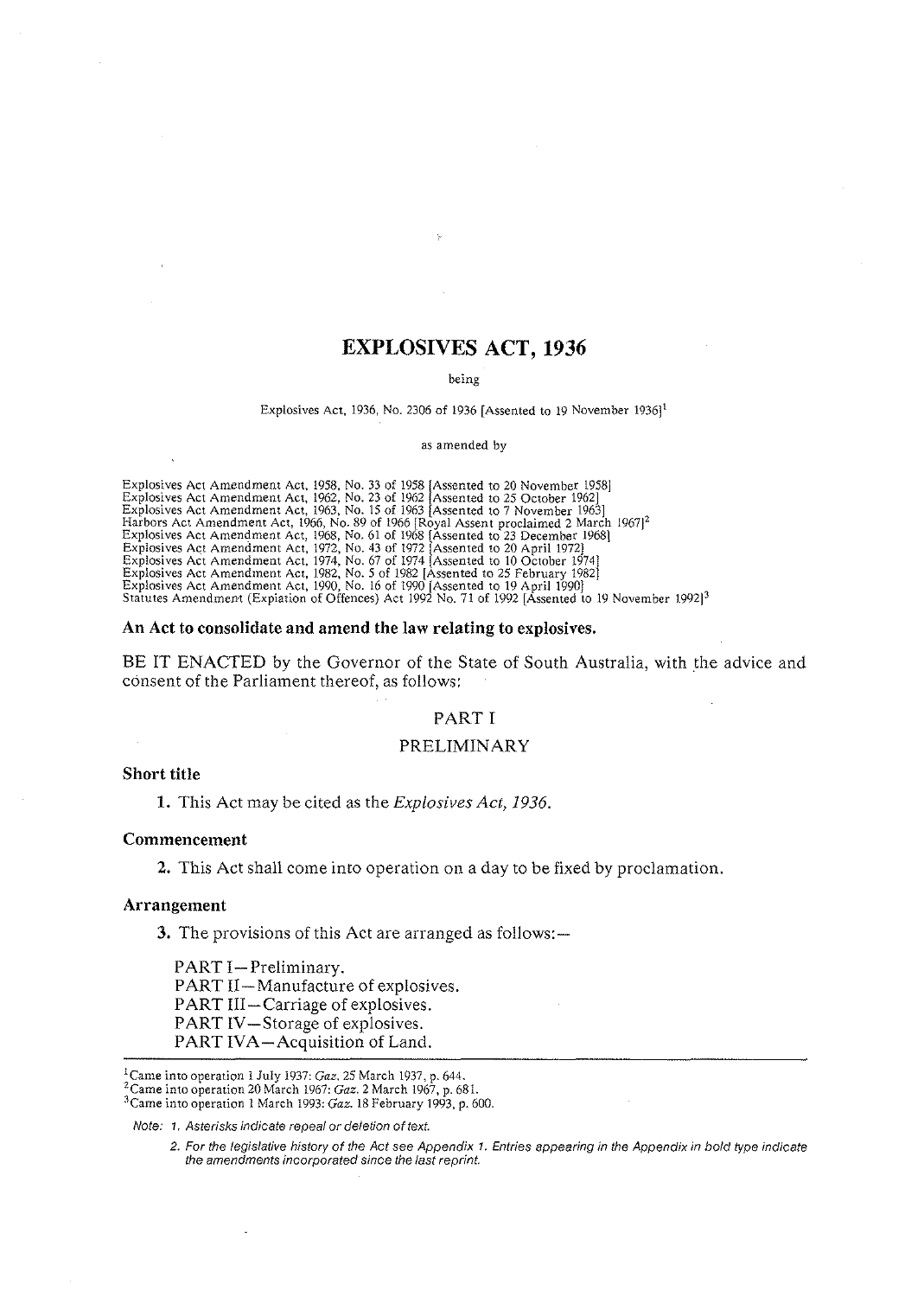PART V-Control of explosives in ships. PART VI-Miscellaneous.

### **Interpretation**

**4.** In this Act, unless the context or subject matter otherwise requires-

\* \* \* **6 6 6** \* \* **6 6** \,

"boat" means every vessel not a ship as herein defined which is used in navigation in any inland water or any port, whether propelled by oars or otherwise:

"chief inspector" means the Chief Inspector of Explosives:

"explosive" means-

- *(a)* gunpowder, nitro-glycerine, all compounds and mixtures containing nitro-glycerine, gun-cotton, blasting powder, fulminate of mercury or of other metal, coloured fires, and every other substance, whether similar to those abovementioned or not, used or manufactured with a view to produce a practical effect by explosion or a pyrotechnic effect; and
- (b) fog-signals, fireworks, fuses, rockets, percussion caps, detonators, cartridges, ammunition of all descriptions, and every adaptation of preparation of an explosive as above defined:

"factory'? means a factory duly licensed for the manufacture of any explosives:

"inspector" means an inspector of explosives and includes the chief inspector:

- "licensed magazine" means a magazine in respect of which a licence is in force under section 21 of this Act:
- "licensed premises" means premises in respect of which a licence is in,force under section 22 of this Act:

"magazine" includes any hulk appointed for the storage of explosives:

"magazine-keeper" means the person in charge of any Government magazine:

- "master" includes every person (except a pilot) having command or charge of a ship, and when used in reference to any boat belonging to a ship means the master of the ship, and when used in reference to any other boat includes every person having command or charge of the boat:
- "Minister" means the Minister of the Crown to whom for the time being the administration of this Act is committed by the Governor:
- "port" includes harbour, haven, roadstead, channel, and navigable creek, river, or lake:
- "prescribed quantity of any explosive" means the quantity of any particular kind of explosive or of several different kinds prescribed by regulation for the purposes of the section in which the expression is used:
- "ship" includes every description of vessel used in sea navigation, whether propelled by oars or otherwise:
- "vehicle" includes any carriage, wagon, cart, truck, vehicle, or other means of conveying goods or passengers by land in whatever manner the same may be propelled.

*Note: For definition of divisional penalties (and divisional expiation fees) see Appendix* 2.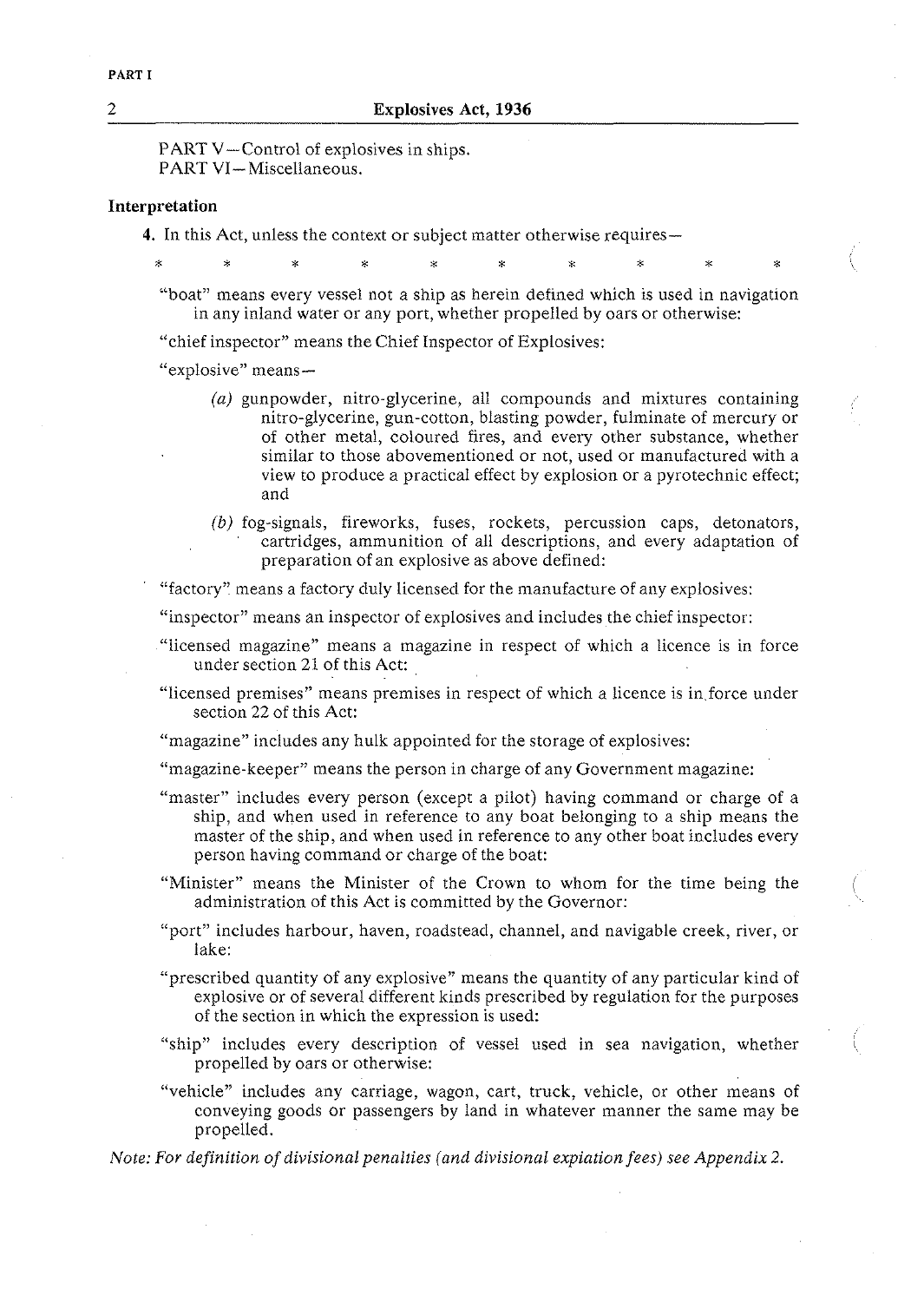#### **Extension of definition of explosive to other explosive substances**

5. (1) The Governor may from time to time by proclamation declare that any substance which appears to be specially dangerous to life or property by reason of its explosive properties or any component of any such substance shall be deemed to be an explosive within the meaning of this Act or any Part of this Act, and the provisions of this Act, or, as the case may be, the Part (subject to such exemptions, limitations, and restrictions as may be specified in the proclamation) shall accordingly extend to that substance in like manner as if it were included in the term "explosive".

(2) The Governor may by proclamation revoke any such proclamation.

### **Definition and classification of explosives**

**6.** (1) The chief inspector may from time to time, with the consent of the Governor, define for the purposes of this Act the composition, quality, and character of any explosive, and may classify explosives.

(2) Where the composition, quality, or character of any explosive has been defined as aforesaid, any article alleged to be that explosive which differs from the definition in composition, quality, or character, whether by reason of deterioration or otherwise, shall not be deemed for the purposes of this Act to be the explosive so defined.

(3) Any definition made pursuant to section 364 of the *Marine Board and Navigation Act,* 1881, shall, until varied or revoked by a definition made pursuant to this section, be deemed to be a definition made pursuant to this section.

### **Exemption of ammunition the property of His Majesty**

**7.** Nothing in this Act shall extend to or be construed to apply to any ammunition the property of His Majesty or of His Majesty's Government of the Commonwealth of Australia or of His Majesty's Government of South Australia, nor to the authorized carriage of ammunition to or from any of the King's ships or to or from any ships belonging to or used in the service of His Majesty's Government of the Commonwealth or of South Australia, or the King's magazines.

#### **Filling, etc., of safety cartridges**

**8.** Nothing in this Act shail be deemed to prohibit the filling, carrying, conveying, or storing of any safety cartridges for private use only, and not for sale, in such quantities as may be prescribed by regulation.

#### **Appointment of inspectors**

**9.** (1) The Governor may appoint a Chief Inspector of Explosives, and such other inspectors of explosives as may be necessary for the purpose of carrying out the provisions of this Act.

(2) The Chief Inspector of Explosives and all inspectors of explosives under the *Marine Board and Navigation Acts,* 1881 *to* 1933, holding such offices at the commencement of this Act shall, without further appointment, be respectively the Chief Inspector of Explosives and inspectors of explosives under this Act.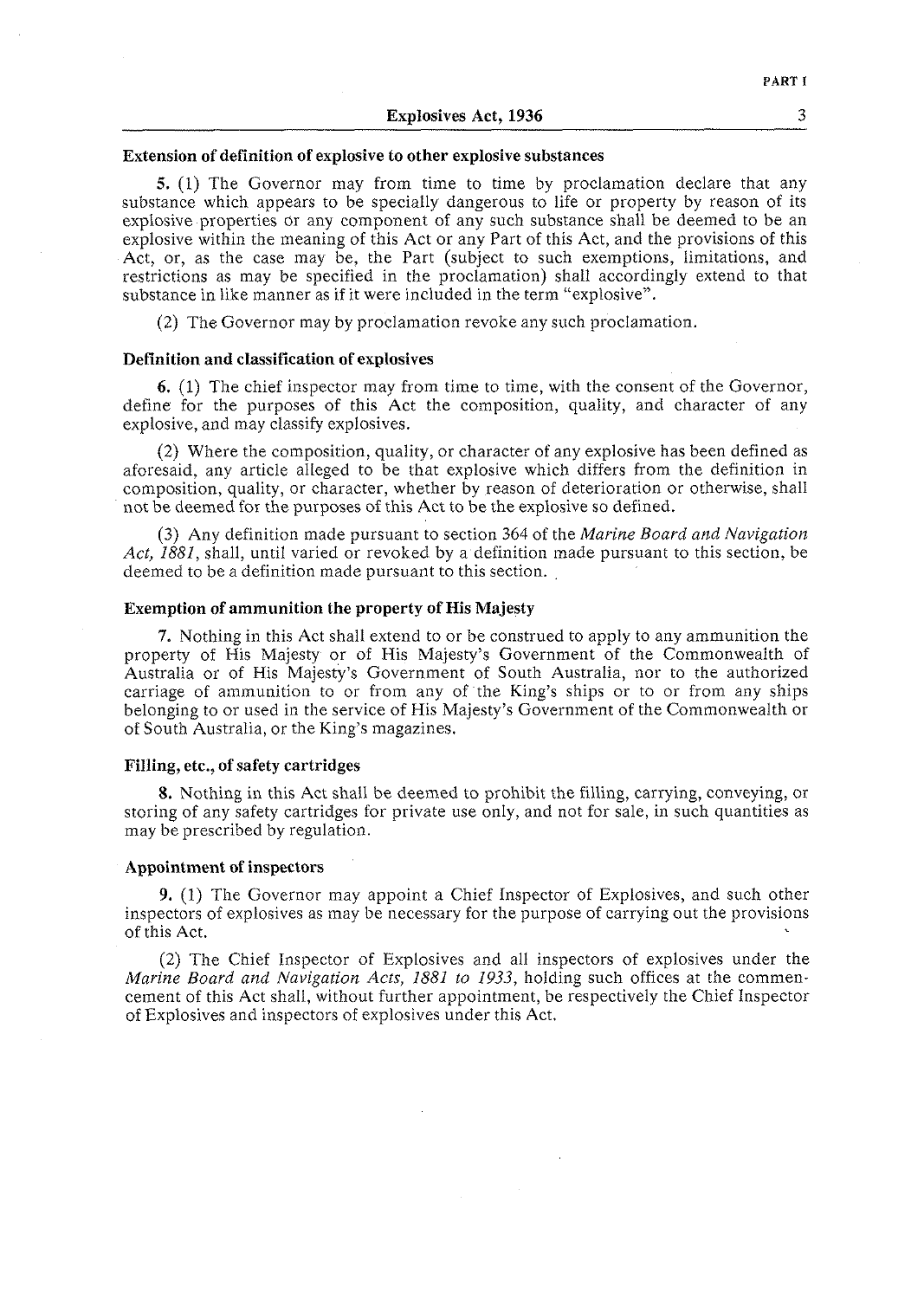# PART I1

## MANUFACTURE OF EXPLOSIVES

### **Persons carrying on certain processes to be deemed manufacturers:**

10. Every person who carries on any of the following processes, namely, the process of dividing into its component parts or otherwise breaking up or unmaking any explosive or making fit for use any damaged explosive, or the process of remaking, altering, or repairing any explosive, shall be subject to the provisions of this Part, as if he manufactured an explosive, and the expression "manufacture" shall in this Part be construed accordingly.

### **Special rules for regulation of workmen in factory**

11. (1) Every occupier of a factory shall, with the sanction of the Minister, make special rules for the regulation of the persons managing or employed in or about the factory with a view to secure the observance of this Part therein and the safety and proper discipline of the said persons and the safety of the public.

(2) There may be annexed to any breach of special rules made in pursuance of this section such penalties not exceeding a division 9 fine for each offence as may be deemed just.

(3) The occupier may, and if required by the Minister shall, with the sanction of the Minister repeal, alter, or add to any special rules made in pursuance of this section.

(4) If an occupier is required by the Minister to make, repeal, alter, or add to any rules under this section, and fails within three months after such requisition to comply therewith to the satisfaction of the Minister, the Minister may make, repeal, alter, or add to the special rules, and anything so done by the Minister shall have effect as if done by the occupier with the sanction of the Minister.

(5) Section 38 of the Acts Interpretation Act, 1915, shall apply to all such rules and to the repeal, alteration, or addition to any such rules.

## **Licensing of factories**

**12.** (1) The manufacture of any explosive shall not nor shall any process of such manufacture be carried on except at a factory licensed for the same under regulations made or for the time being in force under this Act: Provided that nothing in this section shall apply to the making of a small quantity of explosive for the purpose of chemical experiment, and not for practical use or for sale.

Ť.

(2) Every person who manufactures any explosive, or carries on any process of such manufacture at any place at which he is not allowed by this section so to do, shall be deemed to manufacture an explosive at an unauthorized place.

(3) A person who manufactures an explosive at an unauthorized place is guilty of an offence.

Penalty:  $(a)$  in the case of a body corporate—division 3 fine;

(b) in any other case—division 6 fine or division 6 imprisonment, or both.

(4) Where an explosive is manufactured at an unauthorized place, all or any part of the explosive or the ingredients of any explosive found in or about the place of manufacture or in the possession or under the control of a person convicted under this section may be forfeited to the Crown by a court of summary jurisdiction.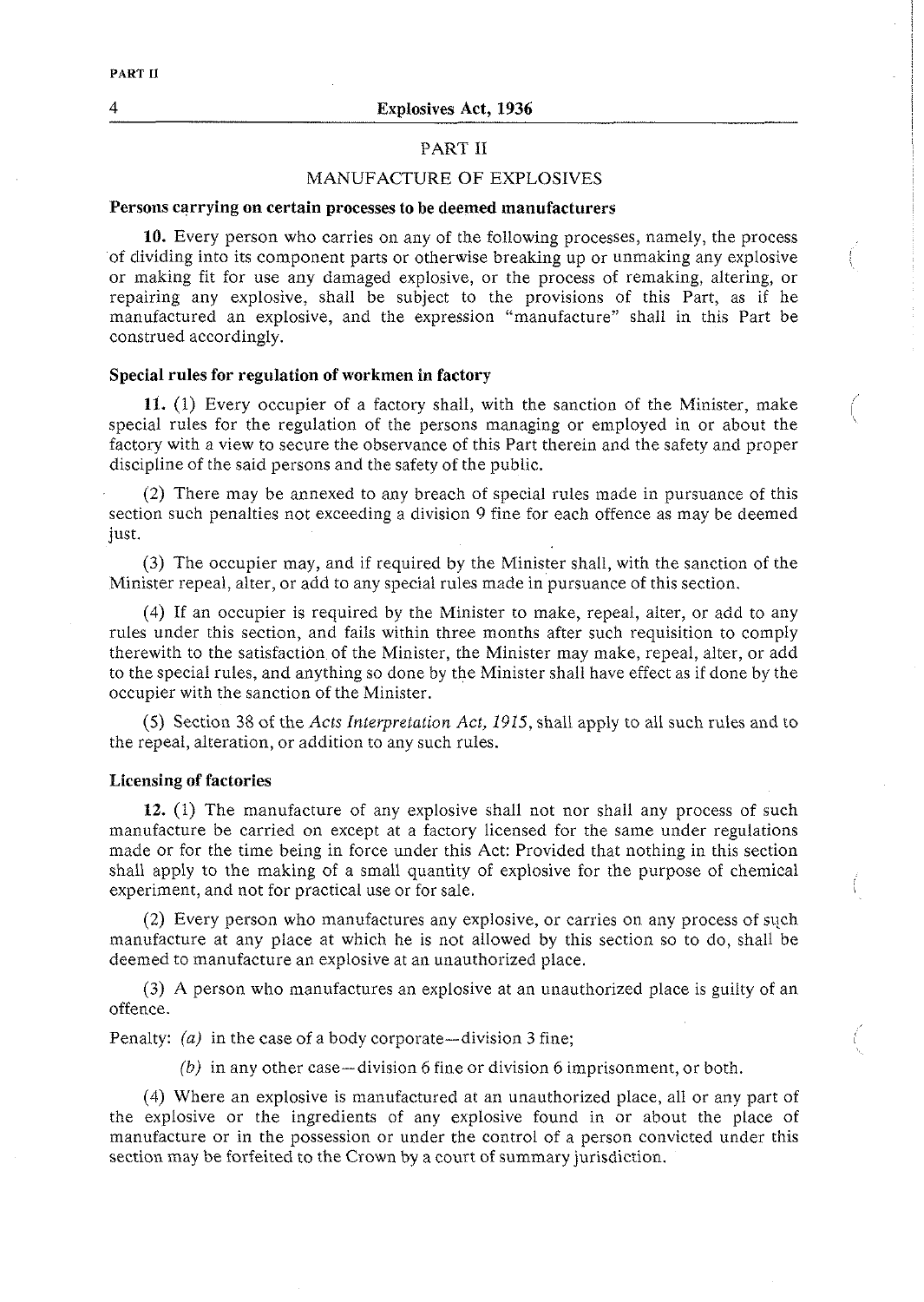### **Precautions against fire and explosions**

**13.** (1) The occupier of every factory and every person employed in or about the same shall take all due precaution for the prevention of accidents by fire or explosion in the same, and for preventing unauthorized persons having access to the factory or to the explosives therein, and shall abstain from any act whatever which tends to cause fire or explosion and is not reasonably necessary for the purpose of the work in the factory.

Penalty:  $(a)$  in the case of a body corporate—division 3 fine;

- (b) in any other case—division 6 fine or division 6 imprisonment, or both.
- $\mathcal{A}$  $\ast$  $\mathbf{x}$ Š.  $\ddot{\mathbf{r}}$ .<br>Na  $\ddot{x}$ ų. į.  $\mathbf{z}$

#### **Adjoining places occupied together**

**14.** For the purposes of the provisions of this Part and the regulations with respect to the manufacture and keeping of explosives, all buildings and places adjoining each other and occupied together shall be deemed to be the same factory, and shall accordingly be included in one licence.

### **Reconstruction of buildings destroyed by accident**

**15.** (1) Where an accident by explosion or fire occurs in and wholly or partly destroys a factory, the factory shall not be reconstructed and any further supply of an explosive shall not be put therein except with the permission of the Minister, and any explosive put therein in contravention of this section shall be deemed to be manufactured in an unauthorized place, and the offence may be punished accordingly: Provided that this enactment shall not prevent the reconstruction of a factory magazine in any lawfully existing factory upon such site in the factory and with such precautions as seem reasonable to the Minister, due regard being had to the working of the factory as well as to the safety of the publicand of the persons employed therein.

(2) Where an accident by explosion or fire in a factory wholly or partly destroys any building of the factory as to which an inspector has previously to the accident sent to the occupier a notice that the building is unduly near to some building or work outside the factory, the building shall be reconstructed only upon such site in the factory and with such precautions as may seem reasonable to the Minister, due regard being had to the working of the factory as well as to the safety of the public and of the persons employed therein.

(3) Where an accident by explosion or by fire in a factory wholly or partly destroys two or more buildings in the factory, not more than one of such buildings shall be reconstructed except with the permission of the Minister: Provided that this subsection shall not apply to any building in a lawfully existing factory if either, both, or all such buildings are incorporating mills, or if as regards any other buildings an inspector has not previously to the accident sent to the occupier a notice that the buildings are unduly near to each other.

(4) Where a building is constructed on a different site in pursuance of this section, the necessary alterations shall be made in the licence, and the alterations shall be deemed to be part of the licence.

(5) The reconstruction of any building in contravention of this section shall be deemed to be a breach of the terms of the licence, and shall be punished accordingly.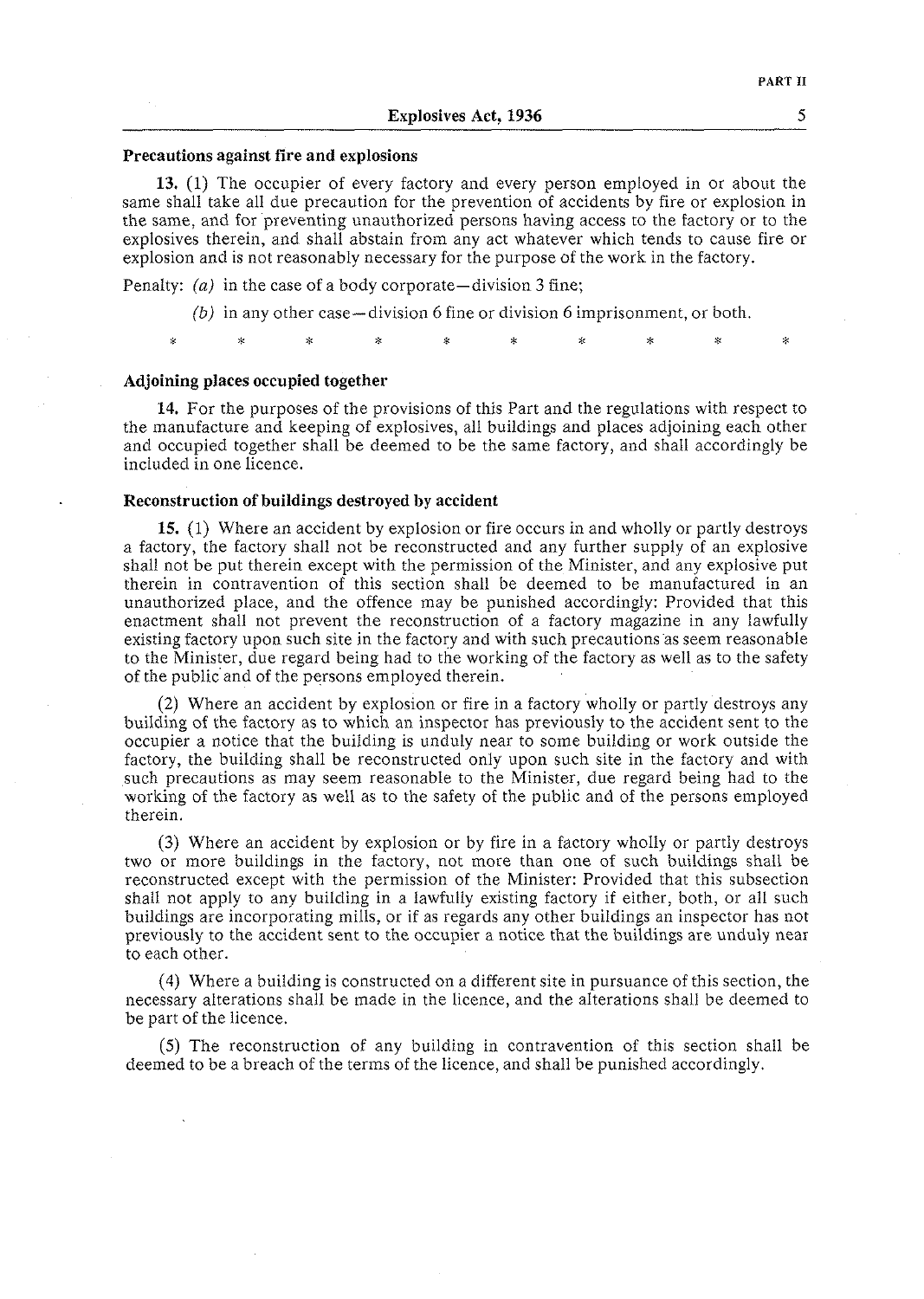# PART III

# CARRIAGE OF EXPLOSIVES

### **Restrictions as to carriage of explosives**

**16.** (1) No explosive shall be carried in or on or by means of any vehlcle or any railway unless-

- *(a)* the quantity of the explosive does not exceed the prescribed quantity of any explosive; and
- *(bj* the explosive is carried in such manner and under such conditions as may be prescribed by any regulation under this Act.

(2) A person who carries an explosive or causes an explosive to be carried in contravention of this section is guilty of an offence.

Penalty: *(a)* in the case of a body corporate—division 3 fine;

*(b)* in any other case-division 6 fine or division 6 imprisonment, or both.

## **Exemption of carrier where consignee, etc., in fault**

**17.** Where a carrier is prevented from complying with this Part by the wilful act, neglect, or default of the consignor or consignee of the explosive or other person, or by the improper refusal of the consignee or other person to accept delivery of the explosive, the conviction of the consignor, consignee, or other person shall exempt the carrier from any penalty under this Part.

### **Liability of consignor or consignee**

**18.** A consignor, consignee or other person who by wilful act, neglect or default, or by improper refusal to accept delivery of an explosive from a carrier, causes a carrier to commit an offence against this Part, is guilty of an offence.

Penalty: (a) in the case of a body corporate-division **3** fine;

*(b)* in any other case-division 6 fine or division 6 imprisonment, or both.

### **Licences for carriage of explosives**

**19.** (1) A person, other than a carrier licensed by the chief inspector, who carries in a vehicle any explosive in excess of the prescribed quantity of any explosive is guilty of an offence.

Penalty: *(a)* in the case of a body corporate—division 3 fine;

*(b)* in any other case-division *6* fine or division 6 imprisonment, or both.

(2) A licence may be granted by the chief inspector to any person for the carriage of explosives by land.

**PART I11**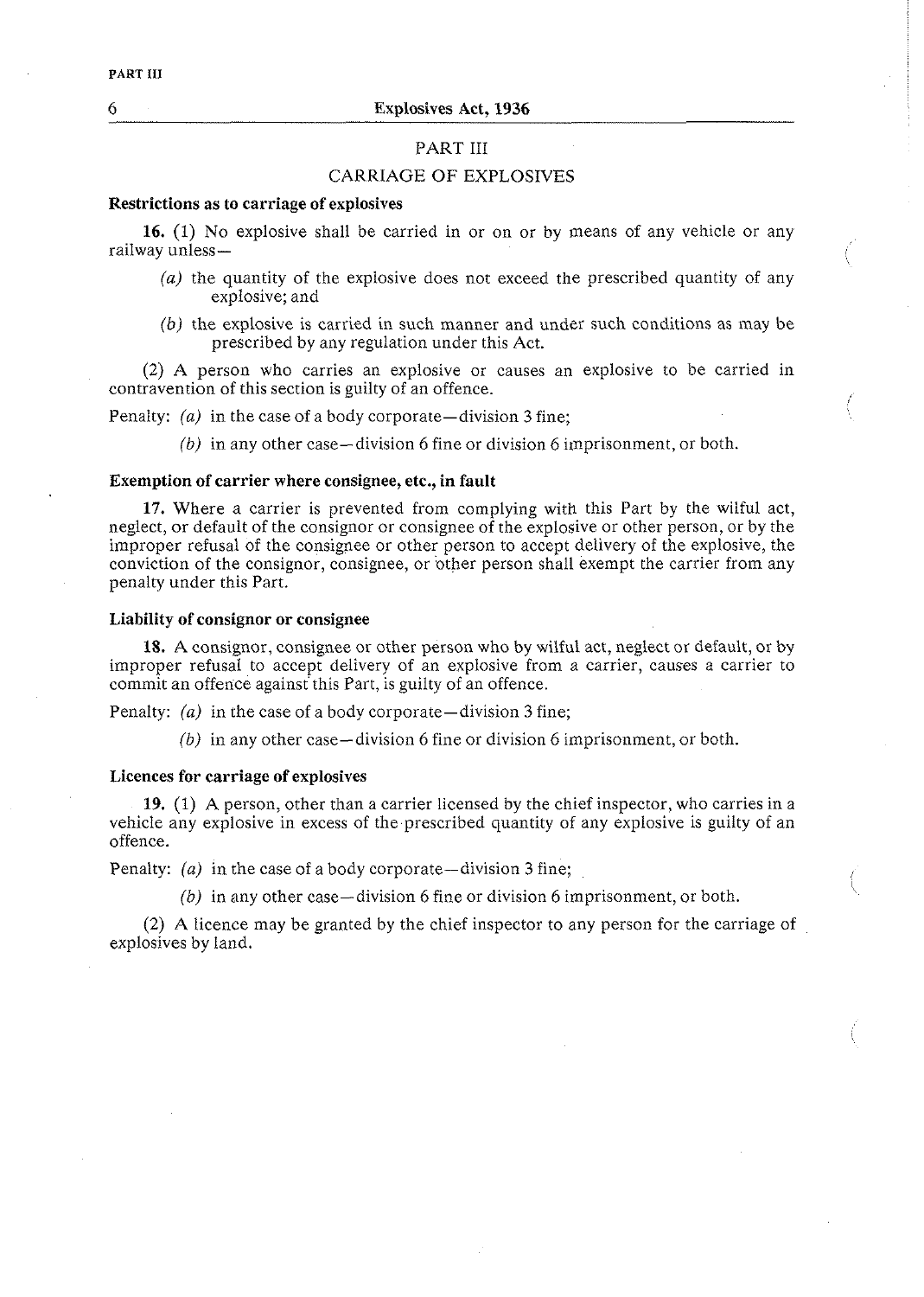### PART IV

### STORAGE OF EXPLOSIVES

### **Government magazines**

**20. (1)** The Governor may by proclamation declare any place to be a Government magazine.

(2) Every Government magazine shall be under the control of the chief inspector.

(3) The Governor may by proclamation revoke any such proclamation or any proclamation made by the Treasurer pursuant to section 352 of the *Marine Board and Navigation Act, I881.* 

### **Licensing of private magazines**

**21.** (1) The chief inspector may license as a magazine any suitable building, structure, excavation or place that he approves as suitable for the safe storage of explosives.

(2) The chief inspector shall issue to, and in the name of, the owner or person in charge of any building, structure, excavation or place licensed as a magazine under subsection (1) of this section a licence in respect of that building, structure, excavation or place.

(3) The licence shall be valid only for the person named therein, and shall be subject to such conditions in relation to-

*(a)* the quantity and nature of the explosives to be stored in the magazine at any one time;

and

*(b)* the measures and precautions to be taken for, or in relation to, the safety and security of any person or property, and to ensure that the magazine is kept properly maintained and repaired,

as may be prescribed, and as the chief inspector may think fit to add, and specifies in the licence.

(4) If a person in whose name a licence is issued under this section contravenes or fails to comply with this Act or a condition of the licence, the licensee is guilty of an offence.

Penalty: *(a)* in the case of a body corporate-division 3 fine;

*(b)* in any other case-division 6 fine or division 6 imprisonment, or both.

(5) If a licensee is guilty of an offence against subsection  $(4)$ -

*(a)* the whole or any part of the explosives in the magazine may be forfeited to the Crown by a court of summary jurisdiction;

and

(b) the licence may be revoked by the chief inspector.

#### **Licensing of premises**

**22.** (1) The chief inspector may license any person to store explosives upon any premises subject to this Act.

(2) The licence shall be valid only for the person named therein and for the quantities of explosives named therein.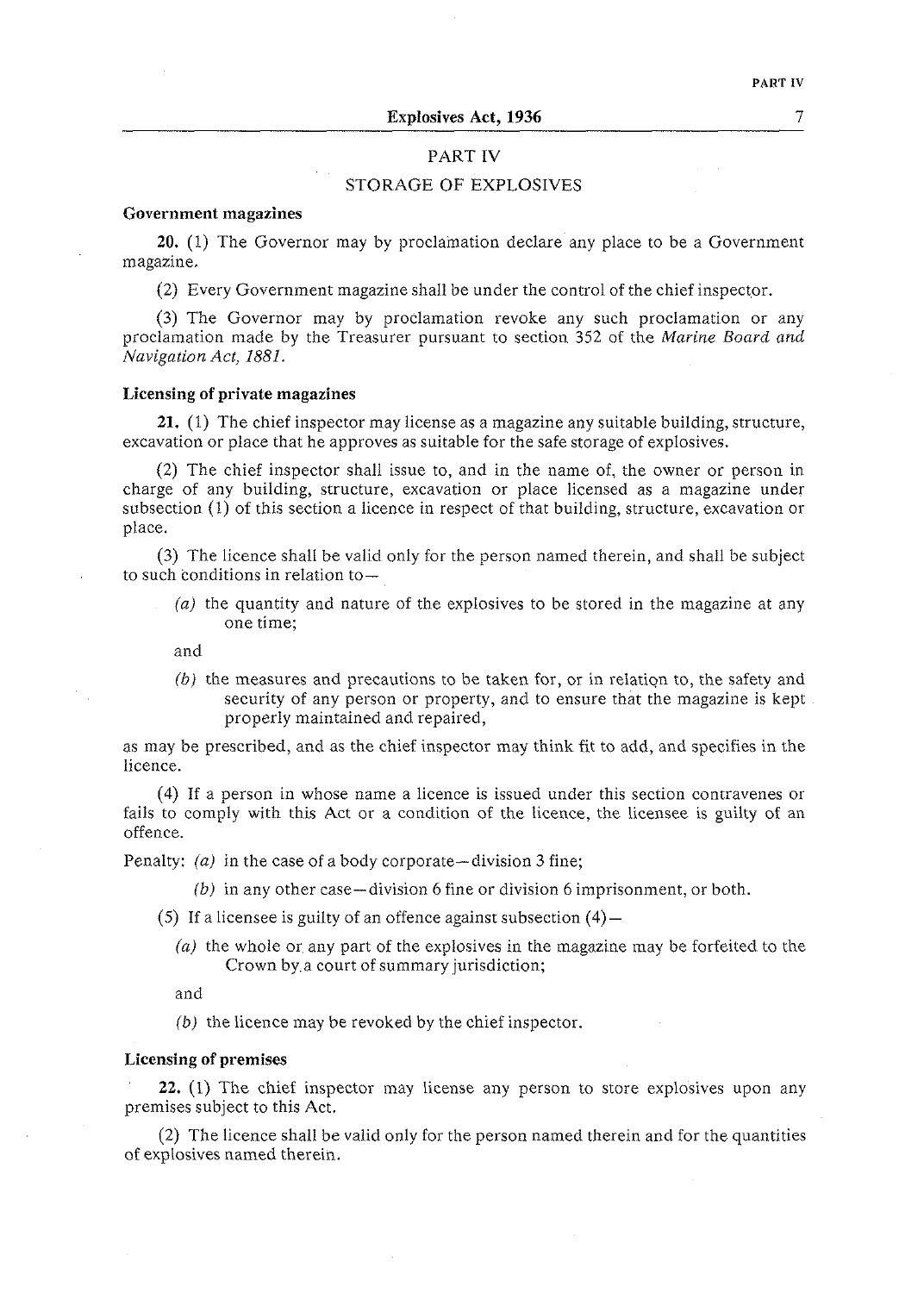**(3)** If a person in whose name a licence is issued under this section contravenes or fails to comply with this Act or a condition of the licence, the licensee is guilty of an offence.

Penalty: *(a)* in the case of a body corporate—division 3 fine:

*(6)* in any other case-division 6 fine or division 6 imprisonment, or both.

- (4) If a licensee is guilty of an offence against subsection  $(3)$ -
	- (a) the whole or any part of the explosives on the premises may be forfeited to the Crown by a court of summary jurisdiction;

and

*(6)* the licence may be revoked by the chief inspector.

#### **Keeping of explosives**

23. (1) Subject to subsection (2), explosives shall be kept only-

- *(a)* in a Government magazine; ot
- *(b)* in a magazine duly licensed by the chief inspector; or
- *(cj* on any premises duly licensed by the chief inspector as premises whereon explosives may be stored; or
- $(d)$  in the underground workings of a mine in accordance with the provisions of the *Mines and Works Inspection Act, 1920,* and the regulations made under that Act.

(2) This section shall not apply to explosives kept by any person for his own use, the weight of which in the case of gunpowder does not exceed 15 kilograms, or in the case of any other explosive, 3 kilograms, but that in no case shall the exemption provided for by this subsection extend to the keeping of more than one hundred detonators.

(3) If explosives are kept contrary to this section, the occupier of the place in which the explosives are kept and the owner of the explosives are each guilty of an offence.

Penalty: (a) in the case of a body corporate—division 3 fine;

*(b)* in any other case-division 6 fine or division 6 imprisonment, or both.

Expiation fee: Division 6 fee.

(4) If explosives are kept contrary to this section, they may be seized by an inspector or a member of the police force and may be forfeited to the Crown by a court of summary jurisdiction.

### **Storage charges in Government magazines**

**24.** The storage rent and other charges for any explosives deposited in a Government magazine shall-

*(a)* be fixed from time to time by the Minister:

- (b) be payable by the person depositing the explosives:
- *(c)* be recoverable from the said person by the chief inspector as a debt due to the chief inspector by action in any competent court.

### **Power to sell explosives**

25. (1) If the storage rent and other charges and expenses incurred in respect of any explosives deposited in a Government magazine are not paid within twelve months after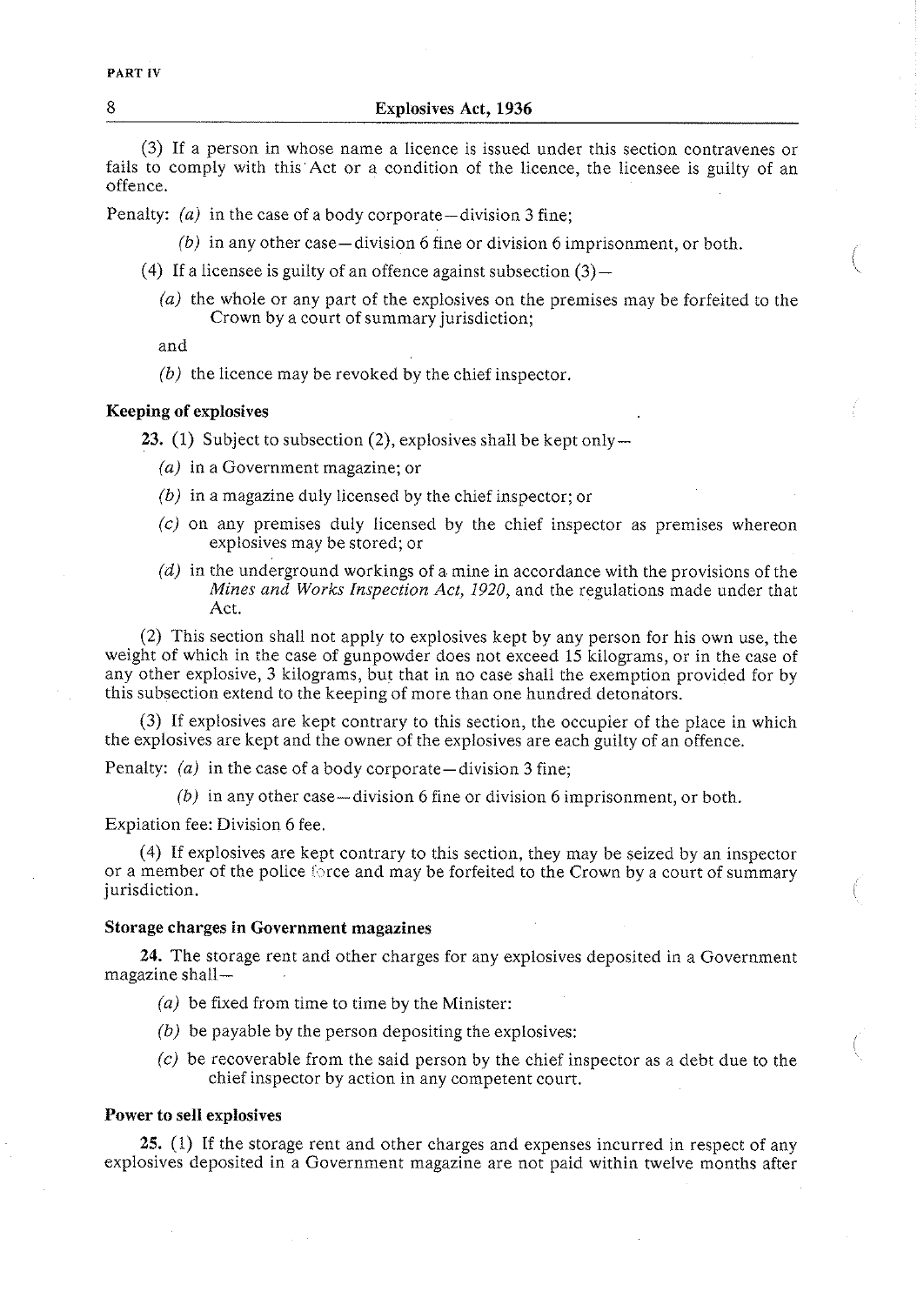**Explosives Act, 1936** 9

the explosives are so deposited, or within one month after demand is made for payment thereof by the chief inspector, the chief inspector may from time to time cause the explosives, or so much thereof as may appear to be necessary to satisfy all such rent, charges, and expenses, to be sold by public tender.

(2) A call for public tender under subsection (1) of this section shall be advertised three times in a newspaper circulating generally throughout the State.

(3) The proceeds of any such sale shall be applied first to the payment of the said storage rent, charges, and expenses, and the surplus (if any) shall be paid to the person who deposited the explosives.

#### **Explosives to be in secure packages**

**26.** No explosives shall be received at or removed from any Government magazine, licensed magazine, or licensed premises, except in the quantities and kinds of packages prescribed by the regulations, and the packages shall be so secured that no part of the explosive contained therein can be scattered in the removal thereof. In case of failure thereof an inspector may direct that the contents of the said packages be removed into fresh packages by such person and in such manner and place as he prescribes, and the magazine-keeper or person licensed in respect of the magazine or premises, as the case may be, shall charge the expenses attending the same to the owner thereof, and may refuse to deliver the explosive so removed into fresh packages until the said expenses are first paid.

## **Testing of explosives in Government magazine**

**27. (1)** No person shall remove any explosive from any Government magazine unless the prescribed fees for inspecting or testing the explosives have been first paid to the chief inspector.

#### Penalty: Division 9 fine.

(2) Explosives shall not be delivered from a Government magazine until the chief inspector has certified in writing that all fees due to the chief inspector with respect to the explosives which it is desired to remove have been paid, and that the explosives are in a satisfactory condition.

.<br>No

### **Sale or transfer to he reported to the officer in charge**

**28.** If the owner of any explosive, while it is deposited in any Government magazine, sells or transfers the whole or any part of the same to any other person, the sale or transfer shall be immediately reported in writing to the chief inspector or magazine-keeper, and a certificate of the sale or transfer, together with any other documents necessary for claiming transfer and delivery of the explosive from the owner, shall also be produced to the chief inspector or magazine-keeper, in order that the same may be duly registered, otherwise the magazine-keeper may refuse to deliver up the said explosive to any other than the recipient of the original certificate. The owner shall pay to the chief inspector such fee (if any) for every registration of the sale or transfer as the chief inspector may direct.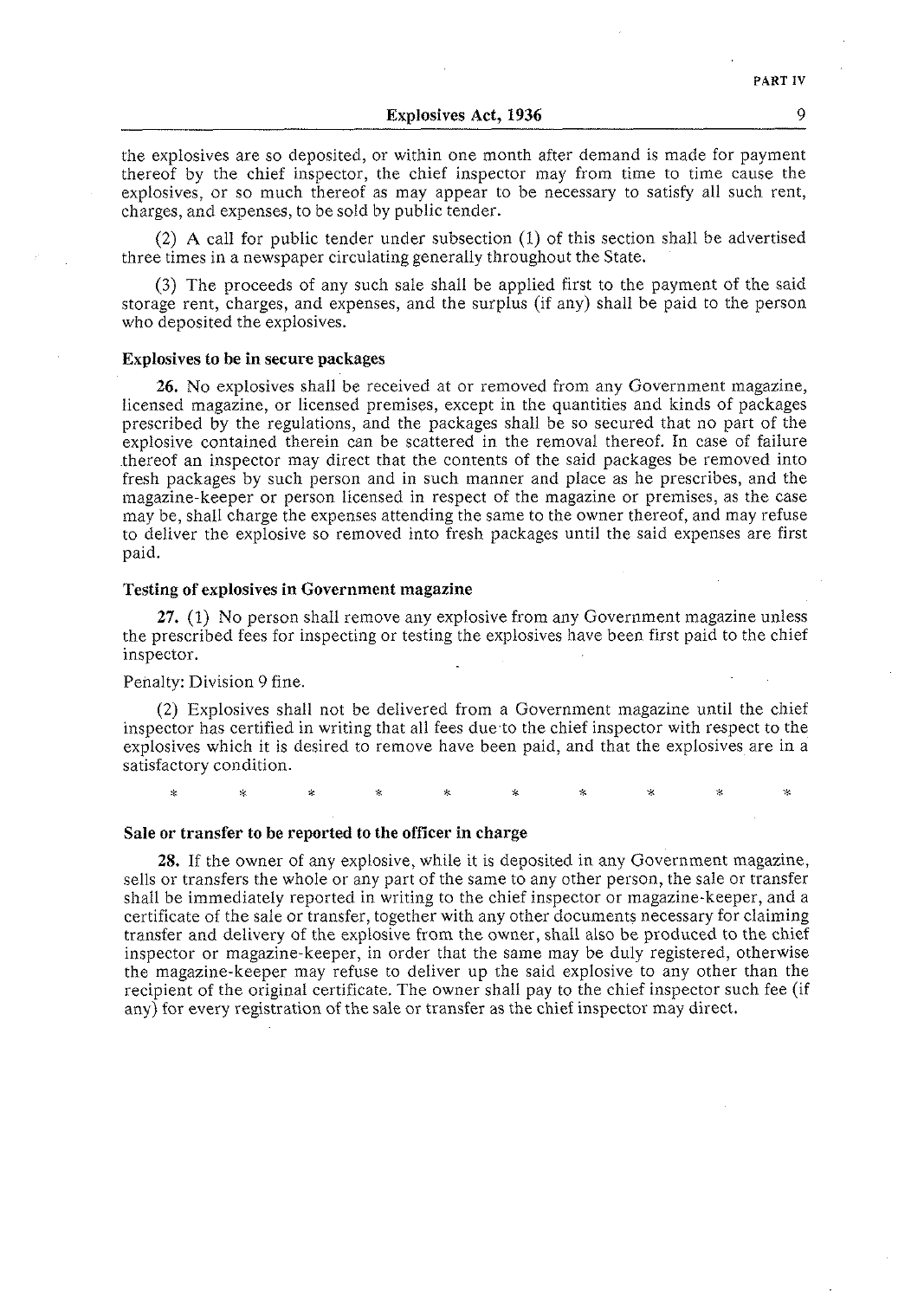# PART IVA

## ACQUISITION OF LAND

### **Definitions**

28a. In this Part-

"land" means an estate or interest (legal or equitable) in land and includes an easement right power or privilege over affecting or in connection with land:

"mining lease" means a lease granted under the *Mining Act,* 1930-1962:

"the creek" means the inlet creek named Broad Creek as delineated in the plan in the Schedule to this Act.

### **Power to acquire land**

**28b.** (1) The Minister may, subject to section 28c of this Act, acquire either by agreement or compulsorily any land that may be required for the purposes of this Act.

(2) For the purposes of this Part, the *Compulsory Acquisition of Land Act,* 1925-1959, is incorporated with this Act, and for the purposes of that Act as so incorporated-

- *(a)* an acquisition of land under this Part shall be deemed to be an undertaking; and
- *(b)* the Minister shall be deemed to be the promoter of such an undertaking.

### **Surrender of mining leases**

**28c.** Where any land required for the purposes of this Act is comprised in a mining lease, the Governor may on the recommendation of the Minister of Mines accept a surrender of the lease or any part thereof or resume for the purposes of this Act the land or any part thereof comprised in the lease.

#### **Power to dispose of surplus land**

**28d.** (1) The Minister may demise any land that is held or used by him for the purposes of this Act and is not immediately required for any such purpose, for such period, at such rent, and upon such conditions as he thinks fit, and may sell or otherwise dispose of any such land or other property that he does not further require for any such purpose, and may transfer or convey the land or other property to the purchaser or as the purchaser directs.

(2) Moneys accruing from the sale or other disposition of any property sold or disposed of pursuant to this section shall be paid by the Minister to the Treasurer.

#### **Explosives reserve at Broad Creek**

**28e. (1)** In this section, "the reserve" means the area of land adjacent to the creek shown in the plan in the Schedule to this Act and therein hatched in black.

(2) A person shall not enter upon the reserve except with the written permission of the Minister.

Penalty: Division 8 fine or division 8 imprisonment.

(3) Notwithstanding subsection (2), it shall be lawful for a person to enter upon the reserve pursuant to a mining lease or any right conferred by the *Mining Act,* 1930-1962, but, notwithstanding anything contained in that Act or in the lease, that person shall not, except with the written permission of the Minister-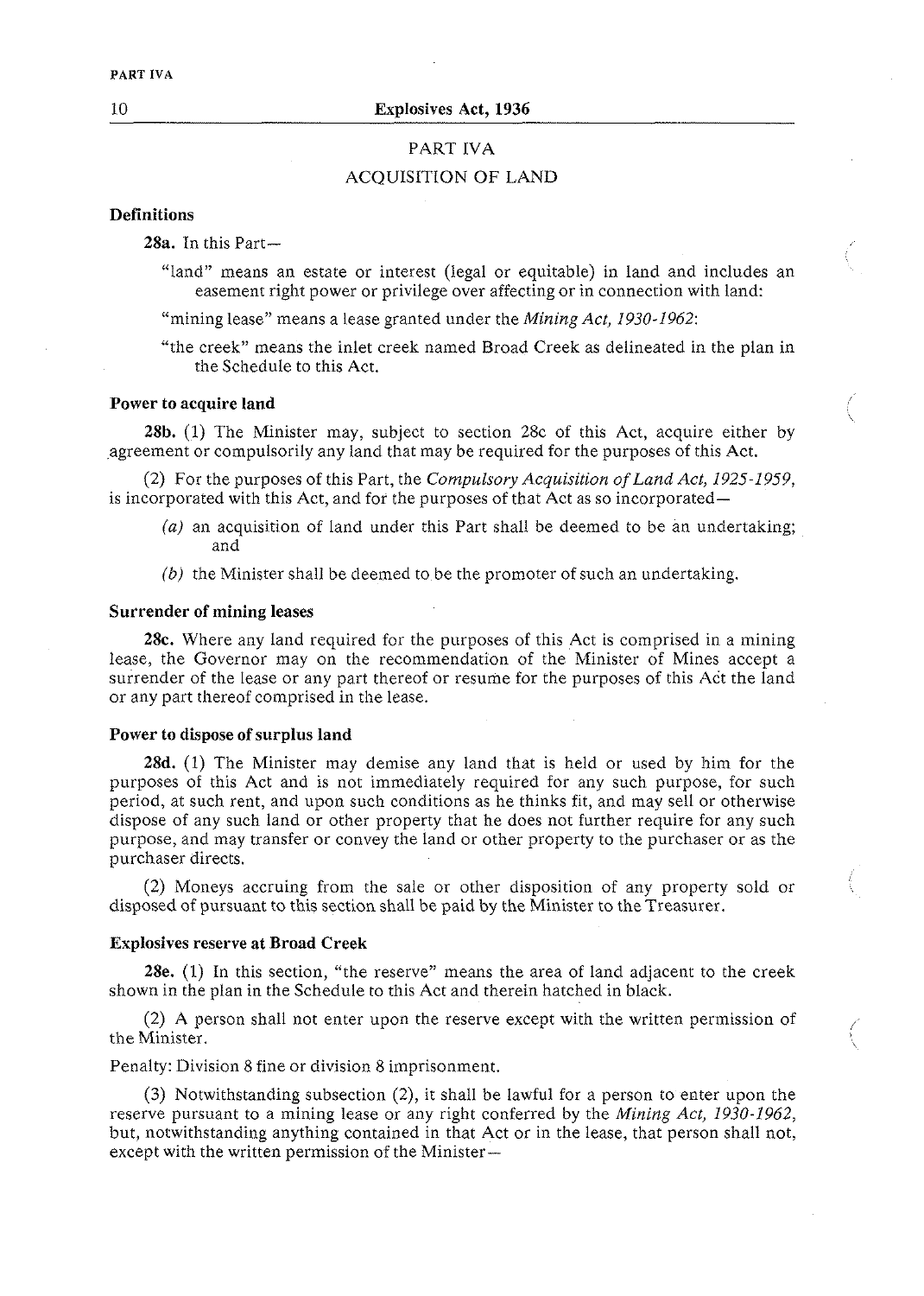- (a) if the lease was granted or the right was conferred before the commencement of this section-carry on in the reserve any mining activities that had not been so carried on before the commencement of this section; or
- *(b)* if the lease was granted or the right was conferred after the commencement of this section-carry on any mining activities in the reserve.

(4) The Minister may give permission under this section subject to such conditions as he thinks fit having regard to any danger arising from or likely to arise from the proximity of explosives.

(5) Nothing in subsection (3) affects the power of resuming a lease conferred on the Governor under section 28c of this Act.

# **Power to fill in Broad Creek**

**28f.** (1) Notwithstanding any law to the contrary the Minister or a person appointed by him may block and fill in such portion of the creek as is specified by proclamation.

(2) The Minister or the appointed person shall not incur liability for costs, charges, compensation or damages whatsoever to any person whatsoever arising from or out of the exercise of his powers under subsection (1) by reason of hindering or preventing navigation in the creek or by reason of diversion of waters.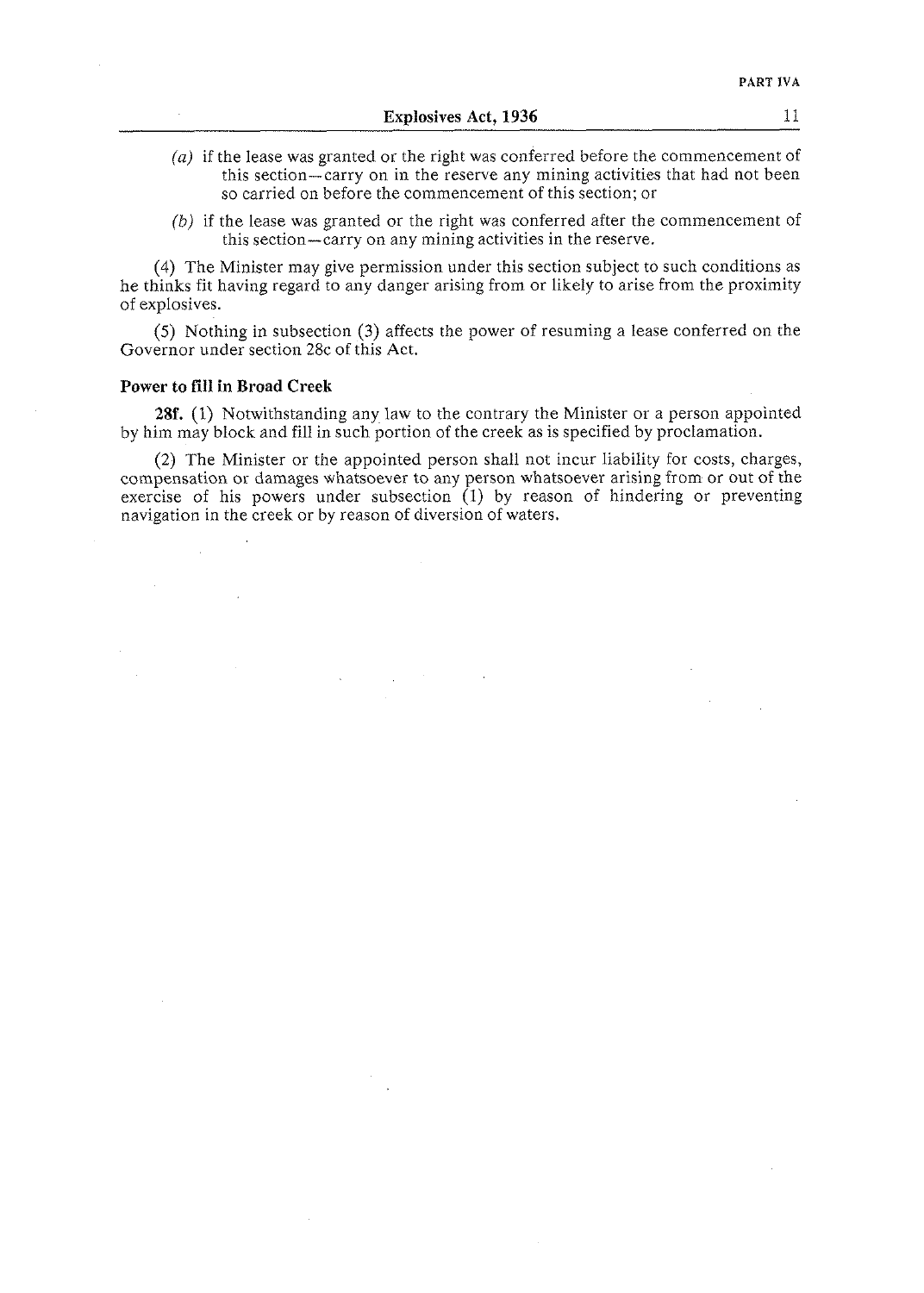# PART V

# CONTROL OF EXPLOSIVES IN SHIPS

## Vessels arriving with explosives to hoist flag

**29.** (1) The master of any ship on board of which there are any explosives exceeding 15 kilograms in weight of gunpowder or 3 kilograms in weight of any other explosive shall on approaching a port exhibit from the mast head or some other conspicuous position on the ship, by day, flag B of the international code, and, by night, a red light.

(2) The master of any ship shall during the time the ship is within any port and  $-$ 

- *(a)* any explosives exceeding 15 kilograms in weight of gunpowder or 3 kilograms in weight of any other explosive are on board the ship; or
- (b) any boat is alongside the ship and there are on board such boat explosives exceeding 15 kilograms in weight of gunpowder or **3** kilograms weight of any other explosive,

exhibit from the mast head or some other conspicuous position on the ship, by day, flag B of the international code, and, by night, a red light.

(3) The master of a ship who fails to comply with this section is guilty of an offence.

Penalty: Division 6 fine.

### Prohibited areas

**30.** (1) The Minister of Marine may from time to time by notice published in the *Government Gazette* declare that the whole or any part of any port shall be a prohibited area.

 $(2)$  The Minister of Marine may from time to time revoke or vary any such notice by notice published in the *Government Gazette.* 

### Ships carrying explosives

**31.** (1) Subject to subsection (3), no ship or boat on board of which there are any explosives exceeding 15 kilograms in weight of gunpowder or 3 kilograms in weight of any other explosive shall be brought within or be within any prohibited area except as authorized by this section.

(2) Subject to subsection (3), the master of every such ship or boat shall, before the ship or boat is brought within any prohibited area, discharge all explosives in excess of the weight specified in subsection (1) and forthwith convey them, or cause them to be conveyed into such magazine or magazines, or licensed premises, as are appointed by the chief inspector.

(3) The Minister of Marine may grant an authority to the master of any ship or boat to bring or cause the ship to be within any prohibited area. Any such authority may be granted subject to any conditions thought fit by the Minister of Marine.

(4) The master of a ship which is brought into or is within a prohibited area contrary to this section, or who contravenes any condition of an authority granted under this section, is guilty of an offence.

Penalty: Division 6 fine or division 6 imprisonment, or both.

(5) Subject to section 38, the provisions of this section shall not apply to any boat under the control of the chief inspector.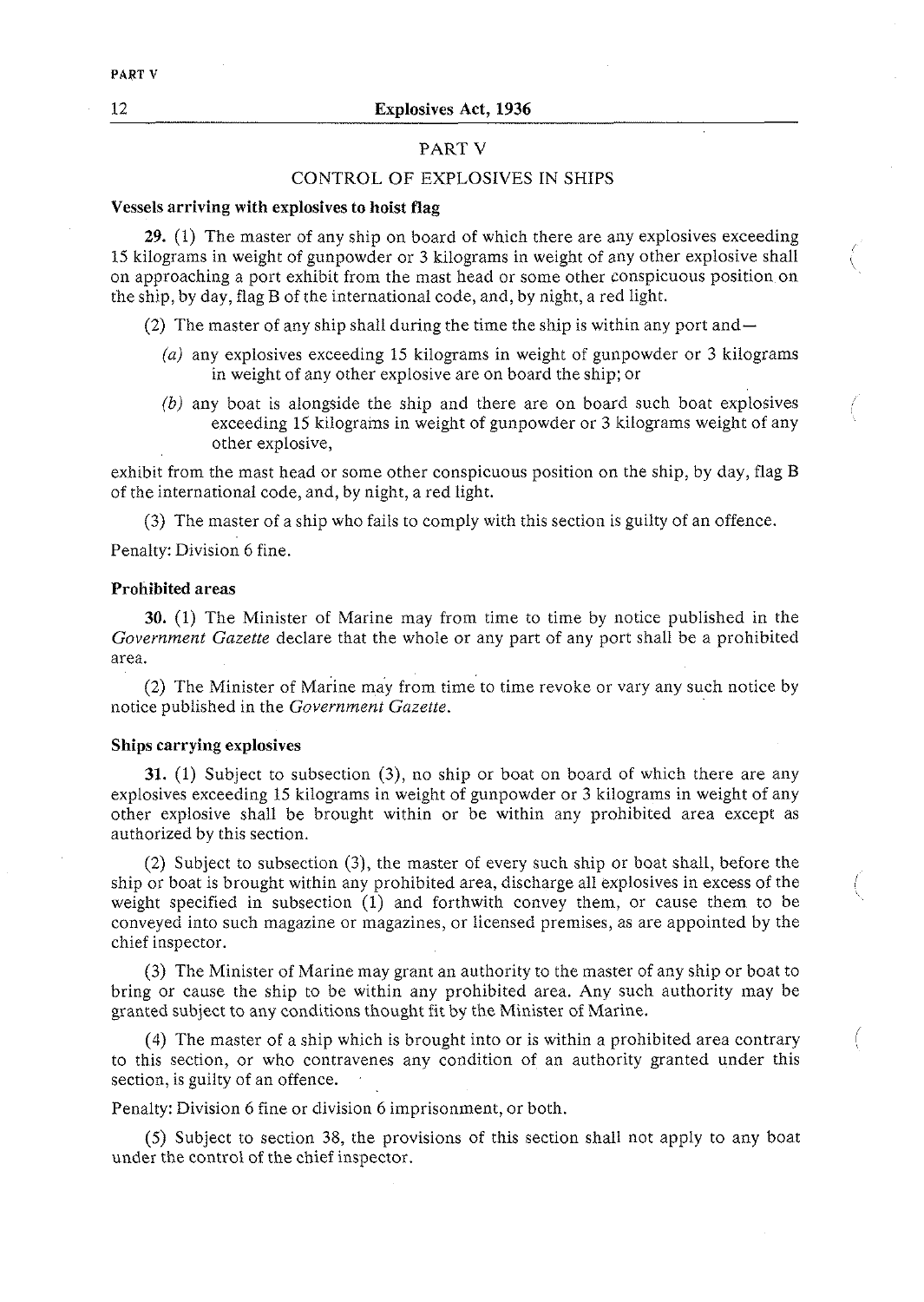### Procedure at magazine

**32.** (1) Upon the receipt of any such explosives at any Government magazine, licensed magazine, or licensed premises appointed by the chief inspector under section 31 of this Act, the magazine-keeper, or person in charge of the licensed magazine or licensed premises shall give to the master or agent of the master, a receipt describing the packages containing the same, which receipt shall be deemed in law to maintain any lien which the master or owner of the ship or boat may have upon the said explosives therein described for freight or other lawful charges upon the same respectively. The master, owner, or agent of the master or owner shall forthwith give to the chief inspector notice in writing of any such lien.

(2) Every person to whom any such explosives are consigned shall, within forty-eight hours after the arrival of the ship or boat at the port, deliver to the magazine-keeper or the person in charge of the licensed magazine or licensed premises a full description of the explosives, showing the quantity with the marks and numbers of the packages containing the same, which description the magazine-keeper or the person in charge of the licensed magazine or licensed premises shall enter, together with the name of such person, in a book to be kept for that purpose, and shall thereupon give a certificate of the entry to the said person.

(3) No person shall be entitled to receive any explosives from any Government magazine unless he produces to the chief inspector or magazine-keeper such certificate, nor unless the storage and any other charges authorized by this Act have been paid to the magazine-keeper, or other person authorized by the chief inspector to receive the same.

#### Explosives on arrival to be reported

**33.** (1) The master of every ship arriving in any port with explosives exceeding 15 kilograms in weight of gunpowder or 3 kilograms in weight of any other explosive on board the ship, shall give the prescribed notice of intention to land the same to the chief inspector and the Minister of Marine.

(2) So soon as the same are reported to the chief inspector, he may, subject to section 31, grant a permit or permits to the master of the ship to land the explosives in order that the same may be deposited in a Government magazine, licensed magazine, or licensed premises.

(3) The master of a ship who fails to comply with this section is guilty of an offence.

Penalty: Division 6 fine.

#### Explosives removed from ship

**34.** (1) Explosives shall be discharged from and loaded into any ship or hoat in any port only between such hours as may be appointed by the Minister of Marine.

(2) When any quantity or quantities of explosives are so removed, the same shall be brought direct from the ship or boat to such place as is appointed by the Minister of Marine for the landing of the explosives.

(3) A person who discharges, loads or conveys explosives contrary to this section is guilty of an offence.

Penalty: Division 6 fine.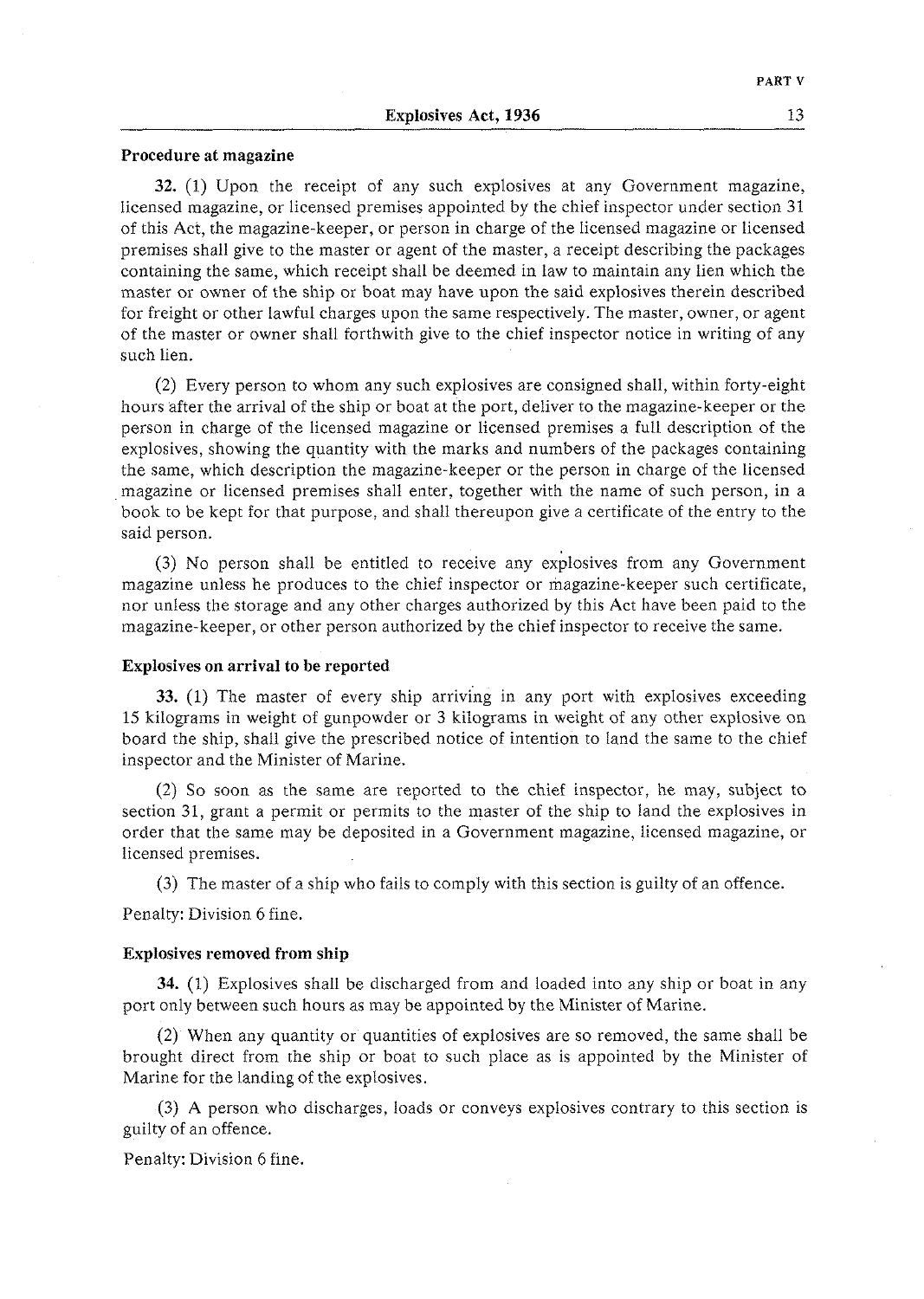#### **Penalty on going alongside wharves**

**35.** (1) No ship or boat shall, except with the authority of the Minister of Marine, come alongside any wharf in any port until all explosives exceeding 15 kilograms in weight of gunpowder or 3 kilograms in weight of any other explosive which may be on board are first landed as provided by this Part.

 $(2)$  The Minister of Marine may grant authority to the master of any ship or boat to come aloagside any such wharf without requiring the explosive to be landed as aforesaid. Any such authority may be granted subject to any conditions thought fit by the Minister of Marine.

(3) The master of a ship or boat in respect of which any contravention of this section is committed is guilty of an offence.

Penalty: Division 6 fine or division 6 imprisonment, or both.

(4) Subject to section 38, the provisions of this section shall not apply to any boat under the control of the chief inspector.

### **Explosives to be landed at the place appointed for the purpose**

**36.** (1) No explosives shall be landed or shipped in any port in South Australia, other than at such landing places or shipping places as are appointed for that purpose by the Minister of Marine.

(2) A person who lands or attempts to land, or ships or attempts to ship, explosives contrary to this section is guilty of an offence.

Penalty:  $(a)$  in the case of a body corporate—division 3 fine;

 $(b)$  in any other case—division 6 fine or division 6 imprisonment, or both.

### **Explosives not to be shipped within certain limits**

**37.** (1) No ship or boat shall, except with the authority of the Minister of Marine, take on board any explosives exceeding 15 kilograms in weight of gunpowder or 3 kilograms in weight of any other explosive whilst within any prohibited area.

(2) The Minister of Marine may grant authority to the master of any ship or boat to take on board explosives within a prohibited area. Any such authority may be granted subject to any conditions thought fit by the Minister of Marine.

(3) The master of a ship or boat in respect of which a contravention of this section is committed is guilty of an offence.

Penalty: Division 6 fine or division 6 imprisonment, or both.

(4) Subject to section 38, the provisions of this section shall not apply to any boat under the control of the chief inspector.

### **Control over ships and boats in ports**

**38. (3)** The Minister of Marine may from time to time direct at what times and in what manner ships and boats carrying explosives exceeding 15 kilograms in weight of gunpowder or 3 kilograms in weight of any other explosive, shall enter or leave or be navigated within any port.

(2) The master of a ship or boat who fails to comply with a direction under this section is guilty of an offence.

Penalty: Division 6 fine or division 6 imprisonment, or both.

**(3)** This section shall apply to any boat under the control of the chief inspector.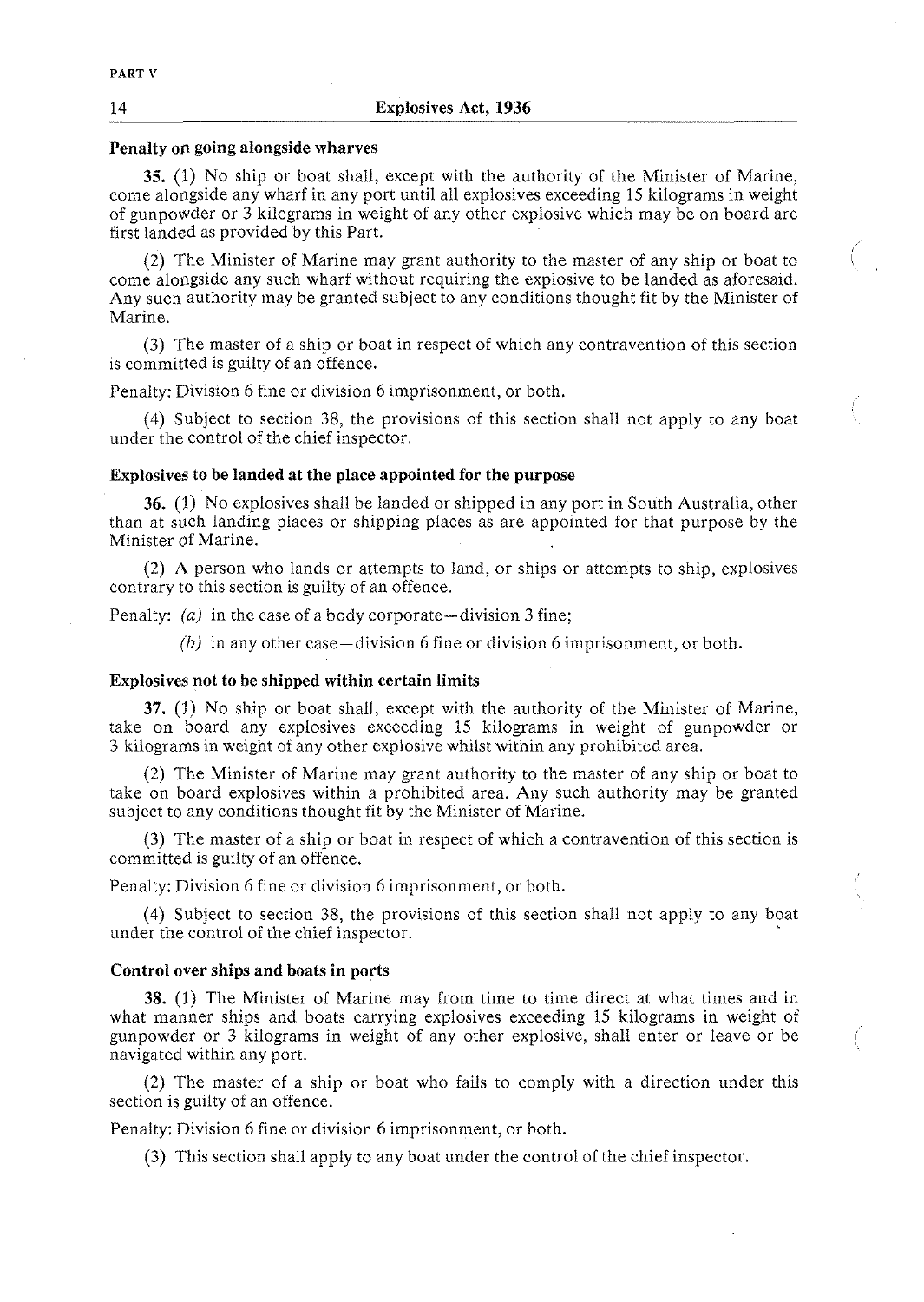### Boats carrying explosives to be licensed and provided with tarpaulins

**39.** (1) No boat shall be used for the conveyance of explosives unless—

- *(a)* it is approved by the chief inspector or it is the property of the Minister of Marine; and
- *(b)* it is provided with such tarpaulins or other coverings as the chief inspector may direct.

(2) A person who conveys explosives, or causes explosives to be conveyed, in a boat that does not comply with subsection (1) is guilty of an offence.

Penalty: (a) in the case of a body corporate-division **3** fine;

*(b)* in any other case-division 6 fine or division 6 imprisonment, or both.

#### Power to delegate authority

40. (1) The Minister of Marine may from time to time in writing authorize any officer or officers of the Department of Marine and Harbors to exercise all or any of the powers of the Minister of Marine under this Part. Any such authority may be revoked by the Minister of Marine.

- (2) Any such officer while authorized as aforesaid-
	- *(a)* may exercise the powers conferred as aforesaid in the same manner and to the extent to which the powers could be exercised by the Minister of Marine; and
	- *fb)* shall in the exercise of the powers be deemed to be entitled to the same immunities and privileges as Minister of Marine.

#### Savings as to ships rockets, etc.

**41.** This Part shall not apply to any gunpowder, rockets, or other explosives in respect of any ship which are required to be carried as part of the ship's equipments for the purpose of making signals.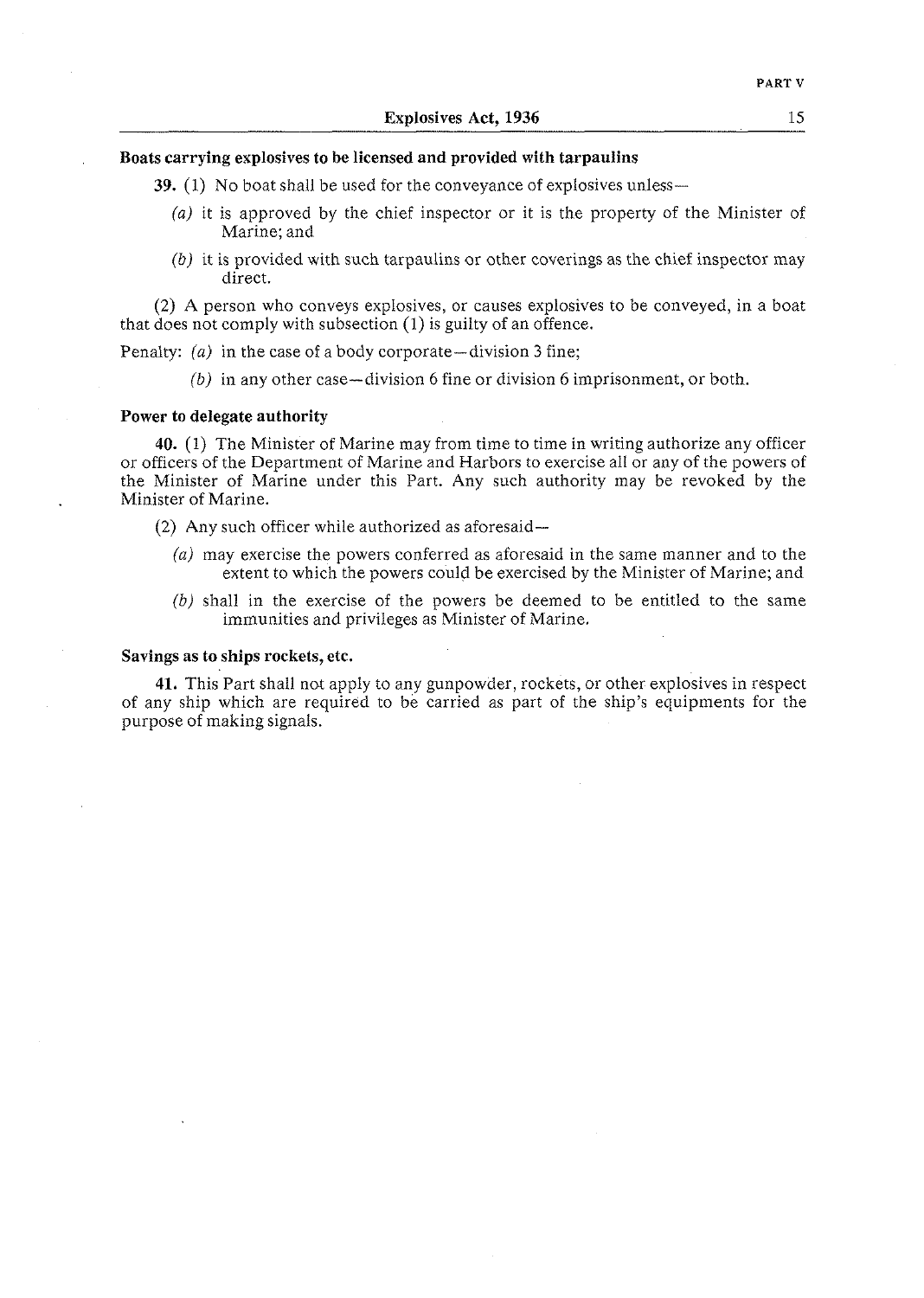### **16 Explosives Act, 1936**

# PART VI

### MISCELLANEOUS

### **Powers of inspectors**

- 42. (1) Any inspector may—
	- $(a)$  at any time enter, inspect, and examine any magazine or premises licensed by the chief inspector or any place where he believes any explosives may be found or any other place which it is necessary or convenient to enter, inspect or examine for the purpose of securing the due administration and enforcement of this Act:
	- *(b)* make any general or particular inquiries as to the observance of, or which are necessary for the purposes of this Act:
	- *(c)* take without payment such samples of any substance which he believes to be an ( explosive as are necessary for the examination and testing thereof:
	- (d) seize, detain, and remove any explosive and any package or vehicle in which the same is contained if he has reasonable cause to believe that there has been a contravention of this Act in respect of the explosive; and
	- *(e)* where he believes it necessary in the public interest, with the consent of the Minister destroy or otherwise dispose of any explosive: Provided that in cases of imminent danger he may so act without such consent.

(2) The expenses incurred in the examination, destruction or disposal of any explosive under paragraph *(e)* of subsection (1) shall be borne by the owner of the explosive.

**(3)** Any inspector may, if any situation or activity involving explosives is in his opinion a danger or potential danger to any person, by an order or direction in writing require the person apparently in charge of the situation or activity to remove the danger or potential danger by taking the steps specified in the order or direction within the period of time so specified or by ceasing the activity forthwith.

# **Inspector may be assisted**

**43.** Every person on or about the place inspected who-

- *(a)* does not, upon being requested so to do by an inspector facilitate the entry, inspection, and examination authorized by this Act by the inspector; or
- (b) does not, upon being so requested, facilitate the taking of samples, or the seizure, detention, or removal of any explosive, packages, or vehicle, or the destruction or disposal of any explosive authorized by this Act,

is guilty of an offence.

Penalty: Division 6 fine.

### **Obstructing inspectors**

**44.** (1) A person who-

- *(a)* obstructs or hinders an inspector;
- *(b)* interferes with, or prevents the exercise of, a power conferred by this Act upon an inspector;
- *(c)* disobeys a lawful order or direction of an inspector;

**or**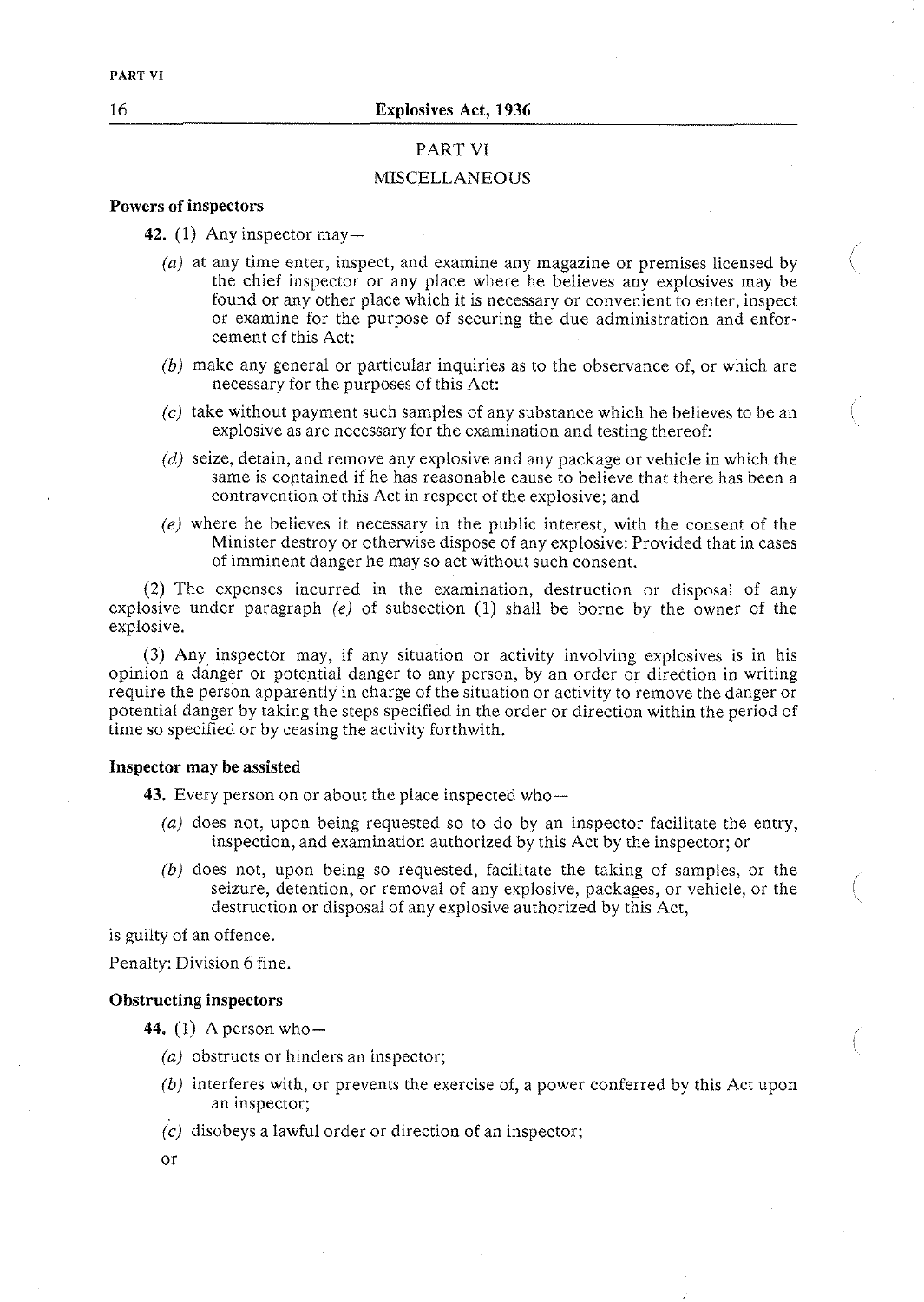*(d)* refuses or fails to answer truthfully questions put by an inspector pursuant to this Act,

is guilty of an offence.

Penalty: Division 6 fine.

(2) A person is not required to answer a question put by an inspector if the answer to the question would tend to incriminate him or her of an offence.

(3) If a person is guilty of an offence under subsection (1) and that person, or the employer of that person, is licensed under this Act, that licence may be revoked by the chief inspector.

### **Protection to inspector**

45. No inspector shall be liable, except in respect of any wilful neglect or default, to any legal proceedings for anything done in pursuance of this Act.

### **Powers of chief inspector**

**46.** (1) If in the opinion of the chief inspector any explosive under the control of the chief inspector-

- *(a)* has been damaged, or from its condition is, or is likely to become, dangerous to life or property during storage, transport, or use; or
- *(b)* has not been defined and classified as provided in section 6, or does not conform in composition, quality, and character to the definition made in accordance with that section,

the chief inspector may destroy the explosive, or may order the same to be destroyed or otherwise disposed of.

(2) The expense of the destruction or disposal shall be borne by the owner of the explosive.

#### **When explosives deemed to be under the control of the chief inspector**

**47.** For the purposes of section 46, an explosive shall be deemed to be under the control of the chief inspector-

- *(a)* if it is in a Government magazine;
- *(b)* if it is in a magazine afloat;
- (c) if it is on board any ship or boat in any port;
- *(d)* if it is in course of being landed from any such ship or boat;
- $(e)$  if it is in course of being shipped in any port;
- $(f)$  if it is on board any boat approved by the chief inspector under section 39, or owned by the board; or
- $(g)$  if it is in course of removal from or to any magazine to or from any ship or boat in any port.

### **Power to prohibit manufacture, storage, and carriage of specially dangerous explosives**

48. Notwithstanding anything in this Act, the Governor may from time to time by proclamation prohibit, either absolutely, or subject to conditions or restrictions, the manufacture, keeping, conveyance, and sale, or any of them, of any explosive when in the judgment of the Governor it is expedient for the public safety to make such proclamation.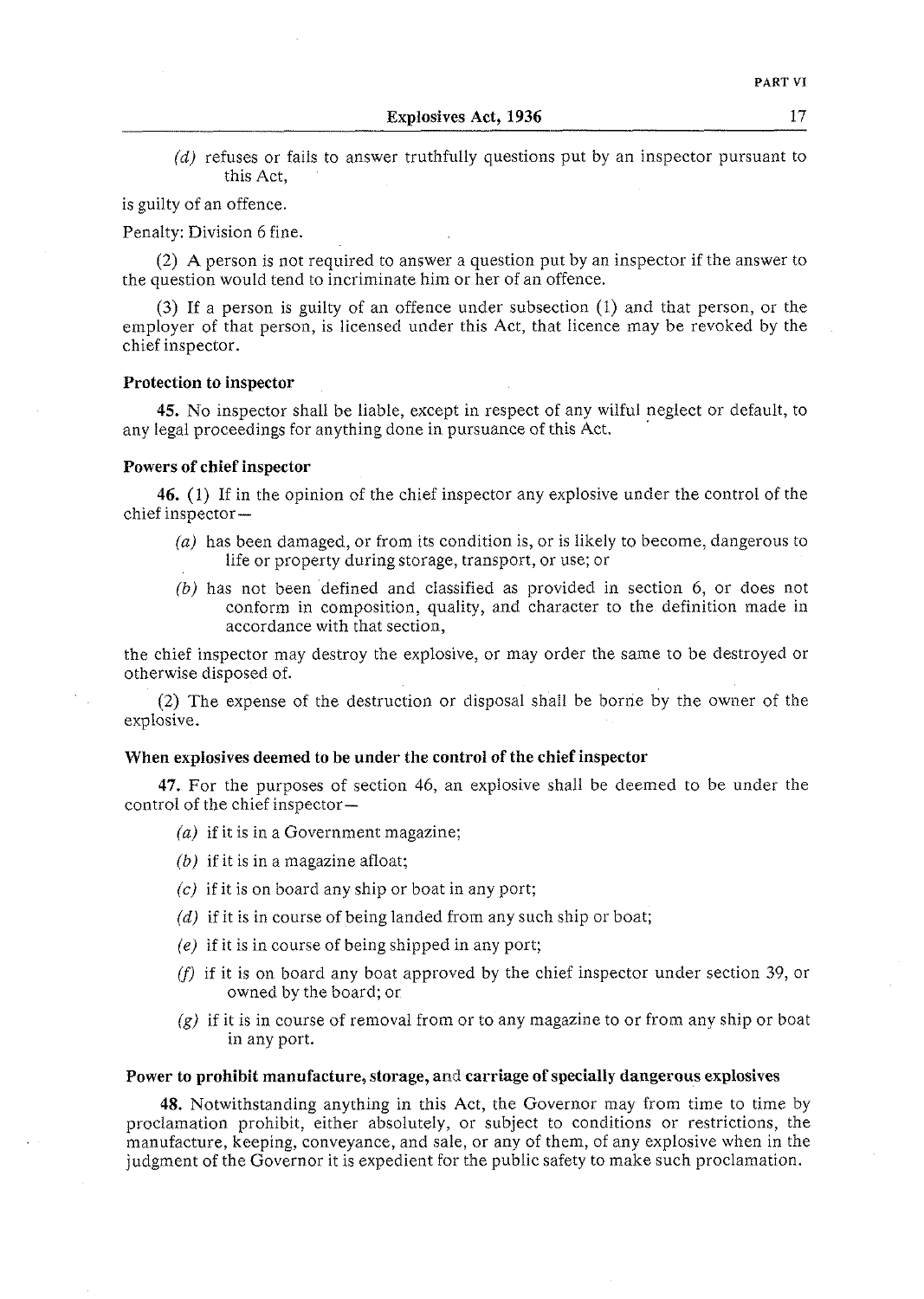(2) Any explosive manufactured in contravention of any such proclamation shall be deemed to be manufactured in an unauthorized place.

 $(3)$  A person-

(a) who conveys an explosive or causes it to be conveyed;

- *(b)* who sells an explosive;
- (c) who keeps an explosive;

or

 $(d)$  to whom an explosive is delivered,

in contravention of a proclamation under subsection (I), is guilty of an offence.

Penalty:  $(a)$  in the case of a body corporate—division 3 fine;

*(b)* in any other case—division 6 fine or division 6 imprisonment, or both.

(3a) If an explosive is conveyed, sold or kept in contravention of a proclamation under subsection (I), all or any part of the explosive may be forfeited to the Crown by a court of summary jurisdiction.

(4) The Governor may by proclamation revoke any proclamation made as aforesaid.

## **Factory licence unnecessary in certain cases**

49. Notwithstanding anything contained in this Act it shall not be necessary for any person licensed to keep a magazine or other premises pursuant to Part IV to take out a licence for a factory by reason only that in connection with his magazine or licensed premises he fills for sale or otherwise any cartridge for small arms with any explosive if in so doing he invariably complies with the provisions of this Act or any regulation thereunder relating to the filling of cartridges.

### **Penalty on and removal of trespassers**

**SO.** (1) A person who enters without permission or otherwise trespasses upon a magazine or factory (whether licensed or not) or immediately adjoining land which is occupied in connection with the magazine or by the occupier of the factory is guilty of an offence.

Penalty: Division 8 fine or division 8 imprisonment.

(la) A person who commits an offence against subsection (1) may immediately be removed from the magazine, factory or land by a member of the police force or by the keeper or occupier of the magazine or factory or any agent or servant of, or other person authorized by, the keeper or occupier.

 $\tilde{\lambda}$ 

(2) Any person other than the keeper or occupier of, or person employed in or about, a magazine or factory (whether licensed or not) who does any act which tends to cause explosion or fire in or about the magazine or factory is guilty of an offence.

Penalty: Division 6 fine or division 6 imprisonment, or both.

(3) The keeper or occupier of any such magazine or factory shall post up in some conspicuous place or places a notice or notices warning all persons of their liability to penalties under this section, but the absence of any such notice or notices shall not exempt a person from a penalty under this section.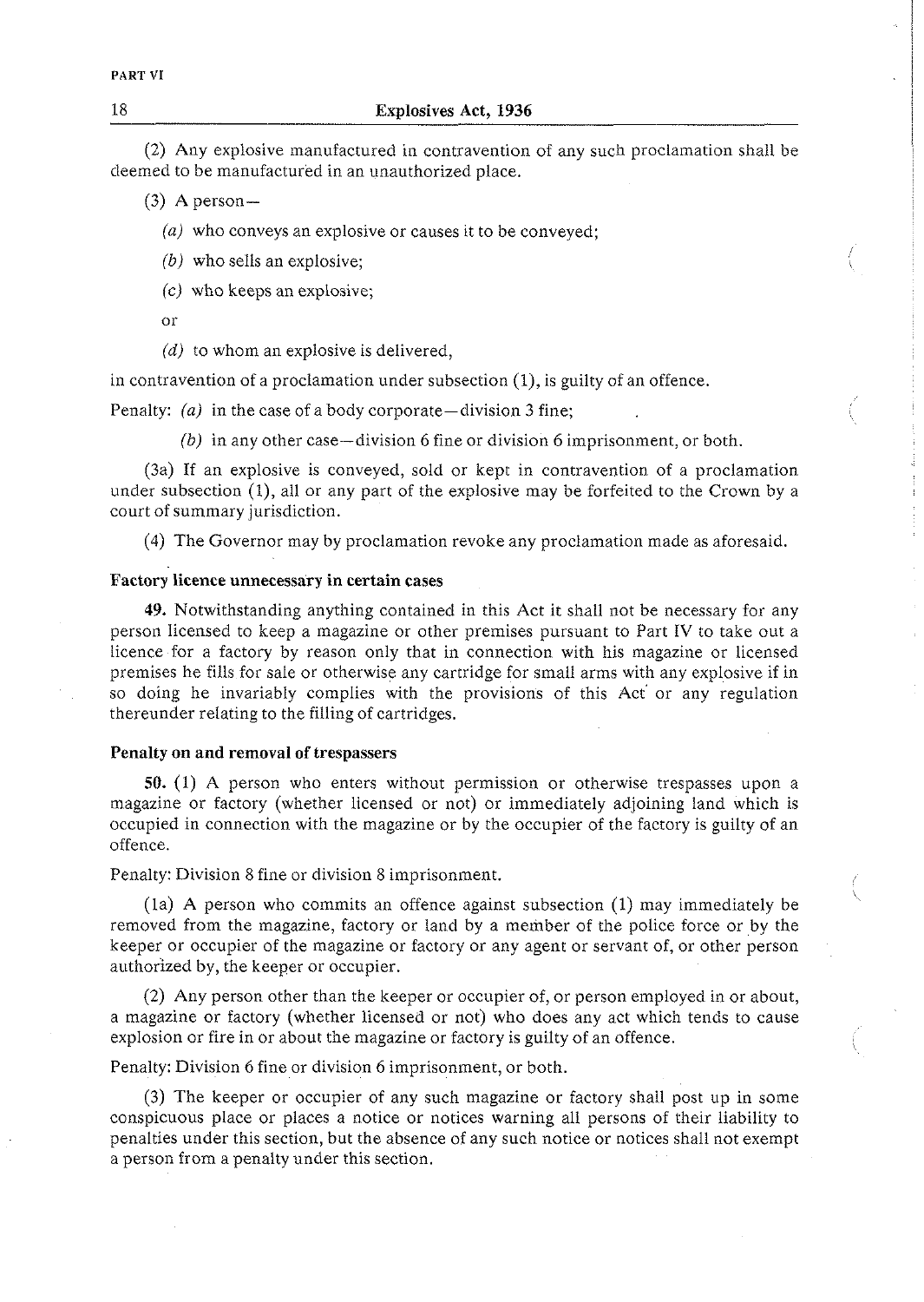### *Supplemental provisions as to forfeiture of explosive*

51. (1) Where a court before which a person is convicted of an offence against this Act has power to forfeit any explosive owned by or found in the possession or under the control of such person, the court may, if it thinks it just and expedient, in lieu of forfeiting the explosive, impose upon such person in addition to any other penalty or punishment a penalty not exceeding such sum as appears to the court to be the value of the explosive so liable to be forfeited.

(2) Where any explosive or ingredient of an explosive is alleged to be liable under this Act to be forfeited, any complaint may be laid against the owner of the explosive or ingredient for the purpose only of enforcing the forfeiture; and where the owner is unknown or cannot be found the court may cause a notice to be advertised stating that, unless cause is shown to the contrary at the time and place named in the notice, the explosive may be forfeited, and at such time and place the court after hearing the owner or any person in his behalf (who may be present) may order all or any part of the explosive or ingredient to be forfeited.

### *Offences by bodies corporate*

**51a.** Where a body corporate is guilty of an offence against this Act, every member of the governing body and the manager of the body corporate is guilty of an offence and liable to the penalty prescribed for that offence when committed by a natural person, unless the member or manager proves that he or she-

(a) did not know and could not reasonably be expected to have known of the commission of that offence:

or

*(b)* exercised all due diligence to prevent the commission of that offence.

### *Continuing offences*

**Slb. (1)** Where an offence against a provision of this Act is committed by a person by reason of a continuing act or omission-

(a) the person is liable, in addition to the penalty otherwise applicable to the offence, to a penalty for each day during which the act or omission continues of not more than an amount equal to one-fifth of the maximum penalty prescribed for that offence;

and

*(b)* if the act or omission continues after the person is convicted of the offence, the person is guilty of a further offence against that provision and liable, in addition to a penalty otherwise applicable to the further offence, to a penalty for each day during which the act or omission continues after that conviction, of not more than an amount equal to one-fifth of the maximum penalty prescribed for that offence.

(2) For the purposes of this section, an obligation to do something is to be regarded as continuing until the act is done notwithstanding that any period within which, or time before which, the act is required to be done has expired or passed.

### *Regulations*

**52.** The Governor may make regulations for all or any of the following purposes:-

I. Licensing factories for the manufacture of explosives: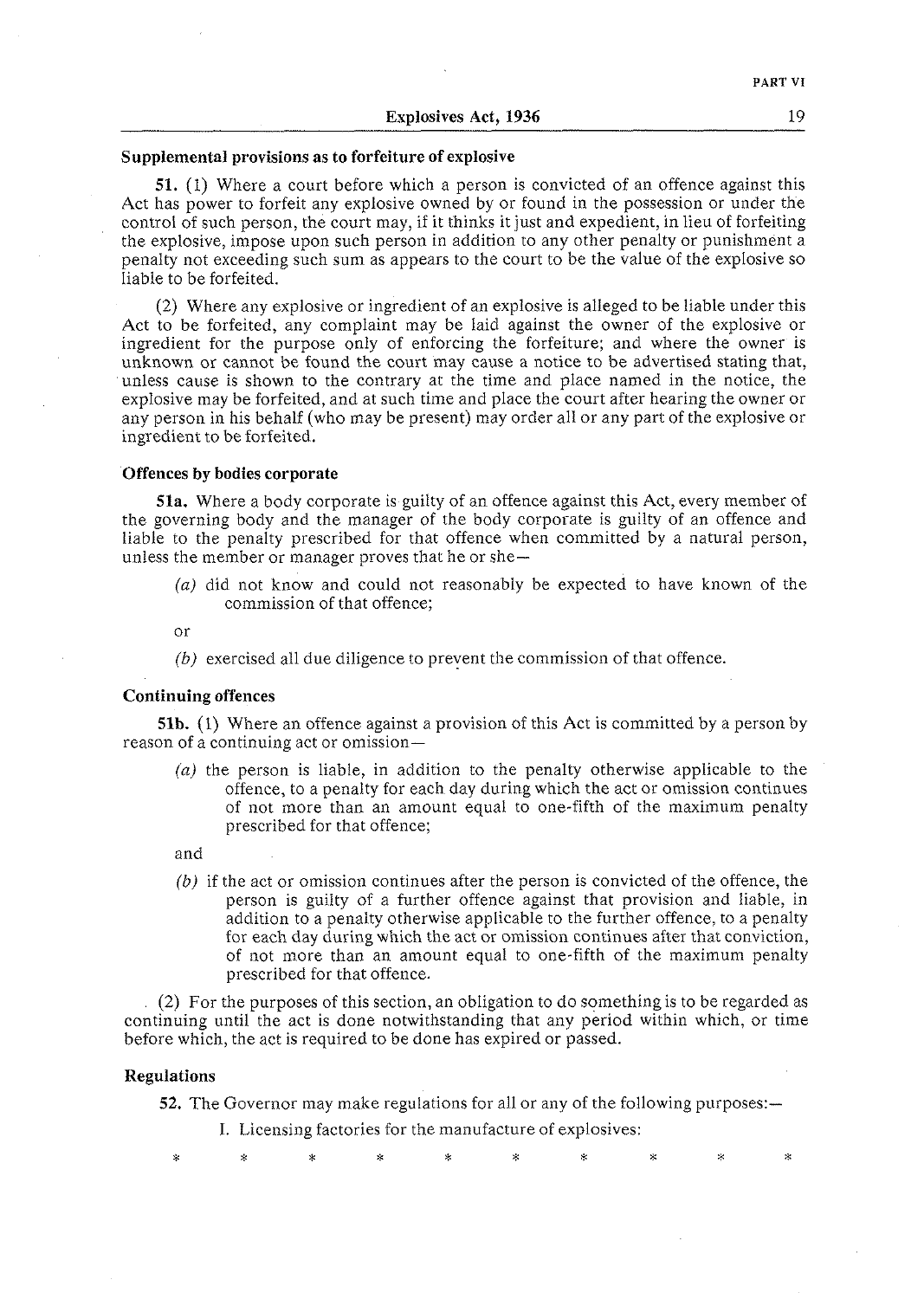- 111. Prescribing the rules to be observed by the owner, occupier, and persons employed in the factory:
- IV. Prescribing the mode of construction and the purposes for which the factory or any particular part thereof may be used:
- V. Regulating the attaching of lightning conductors to the factory:
- VI. Defining the part of the factory in which any particular explosive or ingredient shall be kept, the quantity that may be so kept, and the mode in which it shall be packed:
- VII. Regulating the use or retention in the factory of charcoal, oiled cotton, and any articles liable to spontaneous ignition, the cleaning of the building, the quantity of any explosives or ingredient that may be allowed in the factory or any part thereof at any one time, and prescribing the materials of which tools used may be made:
- VILI. Regulating in the factory or any part thexeof the mixing, sifting, and carriage of any explosives or the ingredients thereof, persons smoking, and the introduction of fire, matches, or any substance or article likely to cause explosion by fire, or any iron, steel, or grit:
	- IX. Regulating the employment in the factory of persons under the age of sixteen years:
	- X. Prescribing the period for which licences may be issued and the effect (if any) of change of owners or occupiers of the factory:
	- XI. Regulating the inspection of explosives and the marking of cases containing the same by an inspector before the removal of the explosives from the factory:
- XII. Generally for regulating any matter relating to factories which public safety or convenience may require:
- XIII. Licensing carriers of explosives:
- XIV. Prescribing the quantity and quality of explosives or of any particular kinds of explosive, and also the variety of explosives which may be carried in the same railway truck or vehicle of any kind:
- XV. Generally for regulating the carriage by land of explosives:
- XVI. The licensing by the chief inspector of magazines and premises for the storage of explosives:
- XVII. The conveyance to, receipt at, delivering from, or storage in magazines and such premises of any explosives:
- XVIII. The inspection, examination, and testing from time to time of explosives stored in magazines and such premises:
	- XIX. Providing for the storage of the several substances inciuded in the definition of explosives in this Act in separate magazines and premises licensed as aforesaid, and prohibiting any of such substances being stored in the same magazine or premises with any other of such Iicensed as aforesaid, and prohibiting any of such substances being<br>stored in the same magazine or premises with any other of such<br>substances:
	- XX. Prescribing the quantities and kinds of packages in which the several kinds of explosives may be received at and removed from any magazine or premises licensed as aforesaid:
	- XXI. The inspection of explosives before being landed, transhipped, or received into a magazine: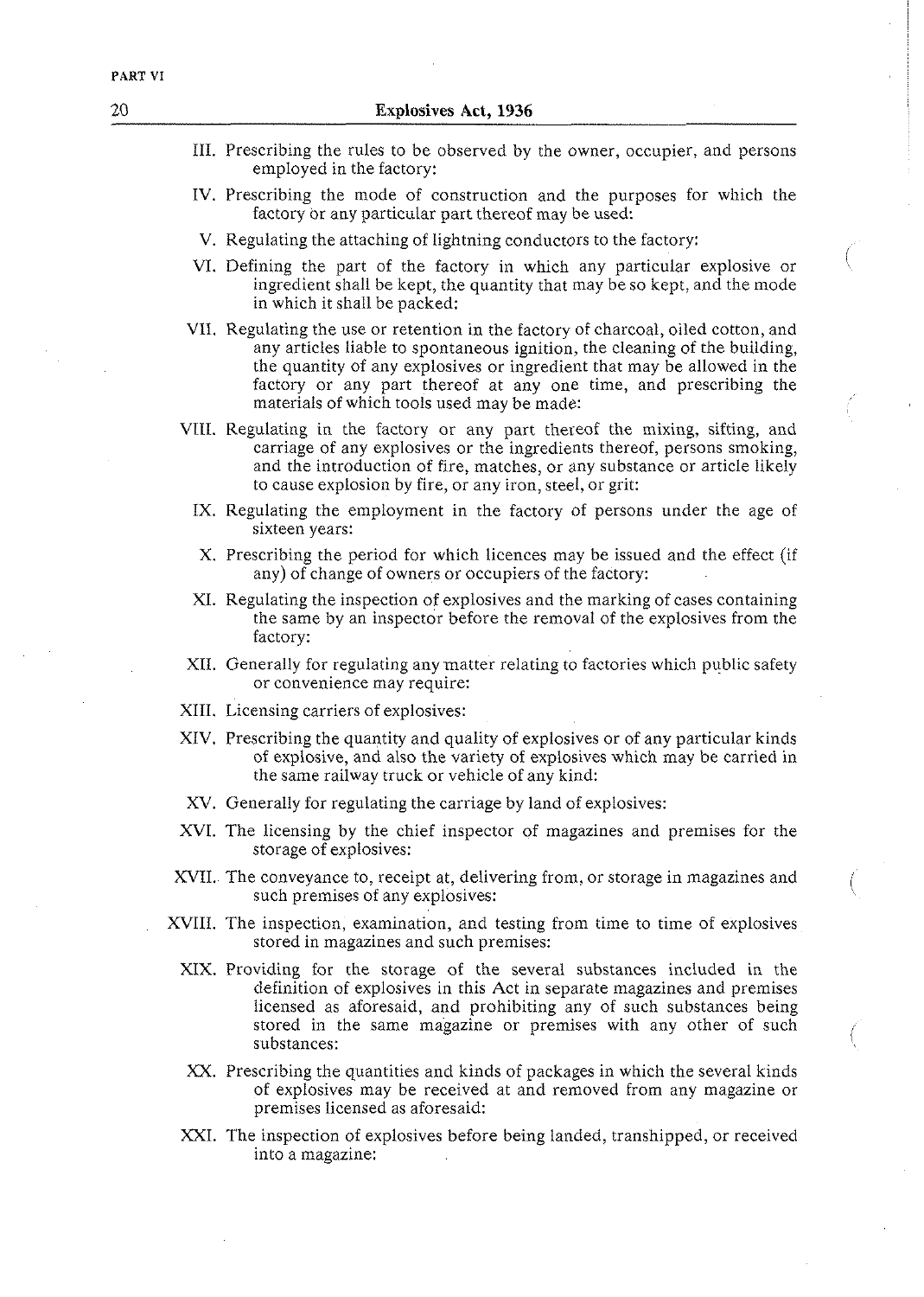- XXII. To regulate the carriage of explosives in any ship or boat:
- XXIII. The definition of safety cartridges and safety fuses, and the exemption of such or any other explosives from all or any of the provisions of this Act, and the conditions (if any) of such exemption:

XXIIIa. Regulating or restricting the mixing at any place of substances which, when mixed, form a product which can be used for blasting, and regulating or restricting the use of any such product for the purpose of blasting:

- XXIIIb. Prescribing any matters necessary or convenient to be prescribed for securing the due administration and enforcement of this Act:
- XXIIIc. Regulating and controlling the sale of explosives and providing for the licensing of sellers of explosives the conditions upon which and the persons to whom explosives of any particular class or classes or generally may be sold:

XXIIId. Regulating and controlling the keeping or storing of explosives and the display of explosives in or about any premises or places whatsoever:

- XXIIIe. Regulating and controlling the importation into the State of any explosives:
- XXIIIea. Regulating and controlling the use of fireworks and other explosives for, or in connection with, entertainment:
- XXIIIf. Prescribing the form of the notice to be given by the master of a ship under section 33 of this Act and the manner in which it is to be given:
- XXIIIg. Prescribing the conditions upon which licences under this Act will be granted and making provision for or in relation to the suspension and revocation by the chief inspector of such licences:
- XXIIIh. Prescribing the amount and providing for payment of any fees or charges for the purposes of this Act:
- XXIV. Prescribing fines not exceeding a division *6* fine for contravention of any regulation.

### **Magazines in municipalities**

**53.** No regulation nor any licence issued under this Act shall be construed to authorize the storage of any explosive in any municipality contrary to the provisions of any by-law made by the council of that municipality.

#### **Continuance of regulations**

54. All regulations relating to explosives made pursuant to the *Marine Board and Navigation Acts, 1881 to 1933,* shall, so far as not inconsistent with this Act, continue in force as if made under this Act until expressly or impliedly repealed by regulations made under this Act.

### **Saving provision**

55. The provisions of this Act shall be construed as in addition to and not in substitution for the provisions of the *Harbors Act, 1936,* and the *Marine Act, 1936.* 

### **Summary proceedings**

56. All proceedings for offences against this Act shall be disposed of summarily.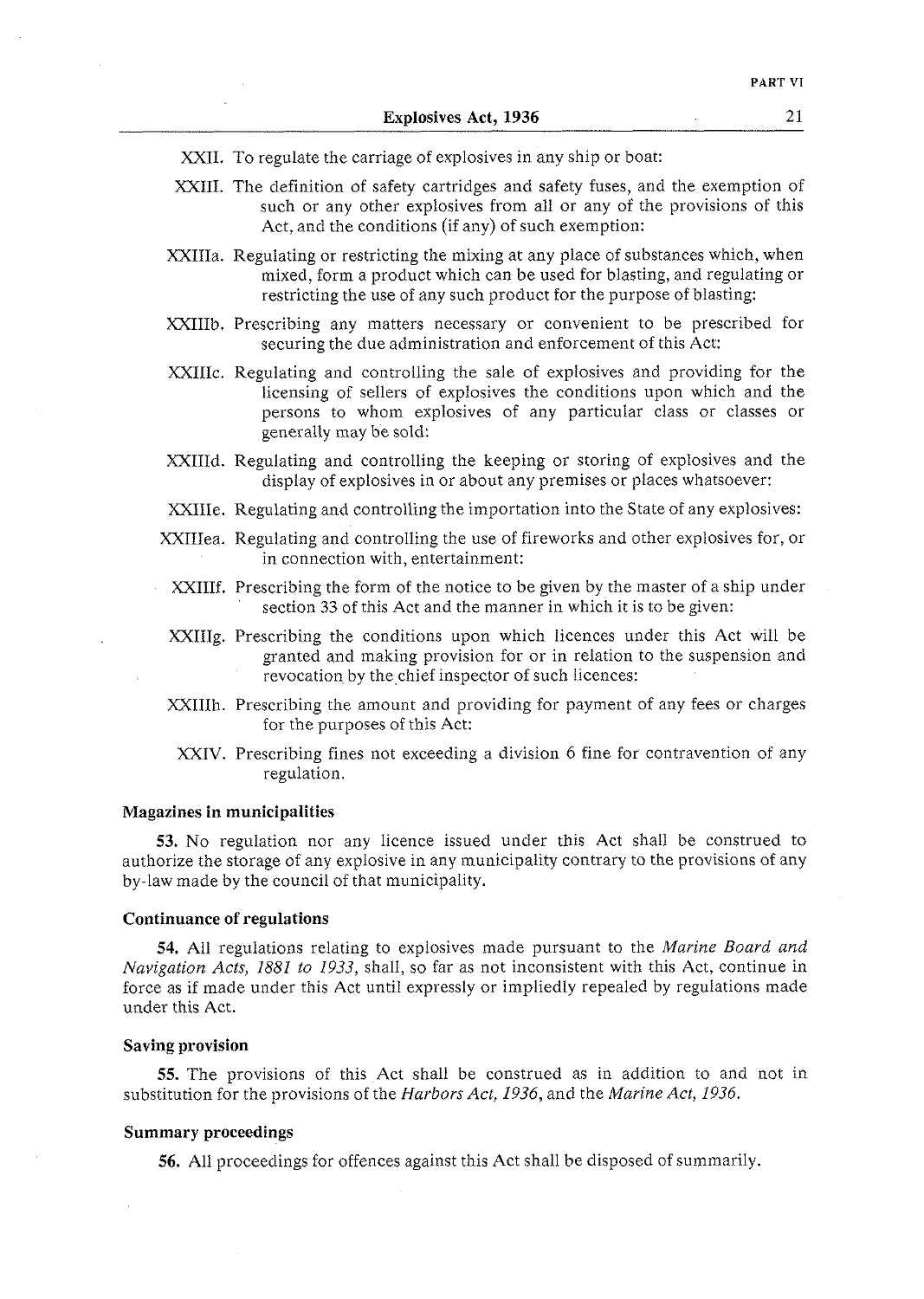# **Financial provision**

**57.** The moneys required for the purposes of this Act shall be paid out of moneys provided by Parliament for those purposes.

# **Repeal of s. 189 of Harbors Act, 1936**

**58.** Section 189 of the Harbors *Act,* 1936, is hereby repealed.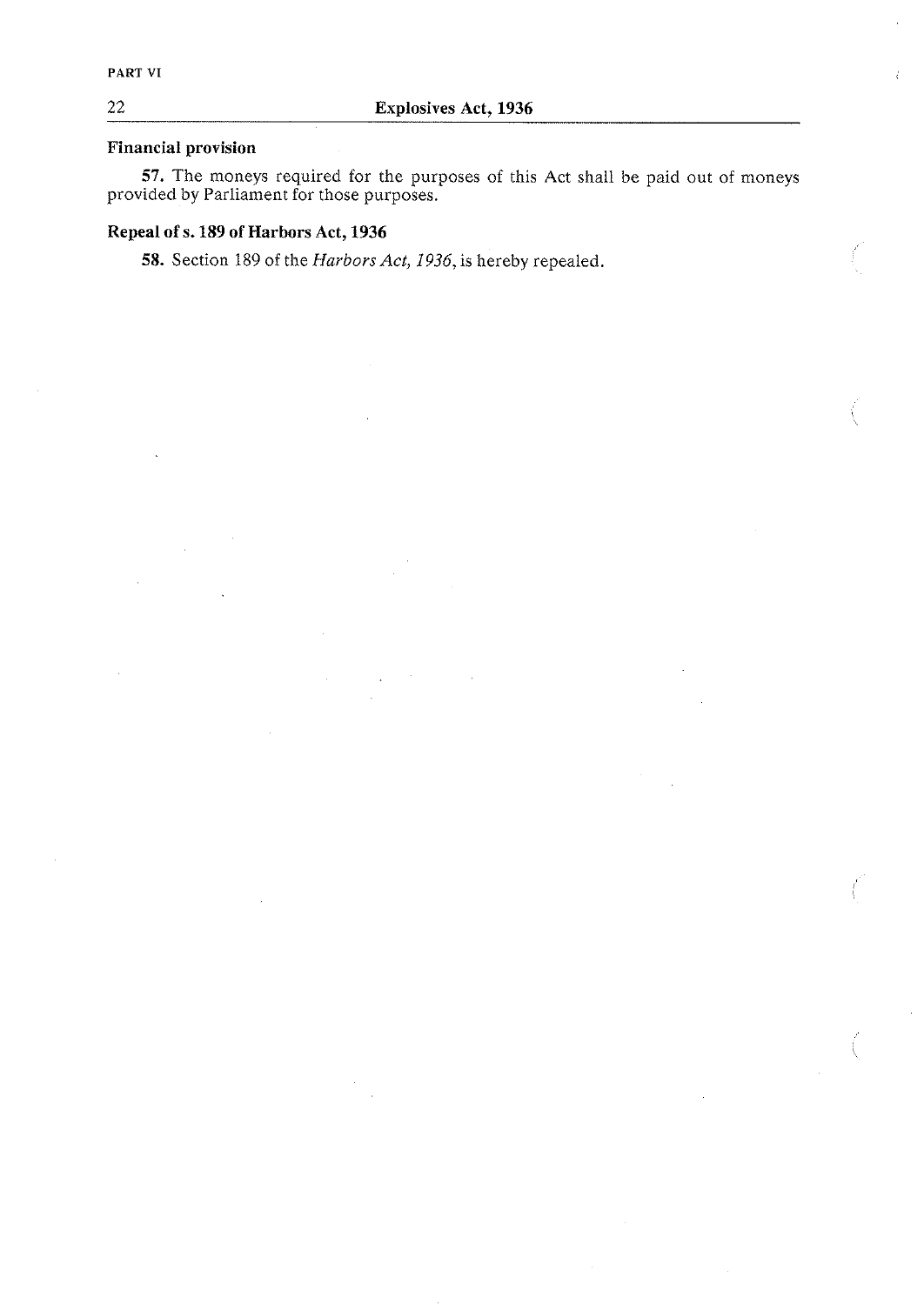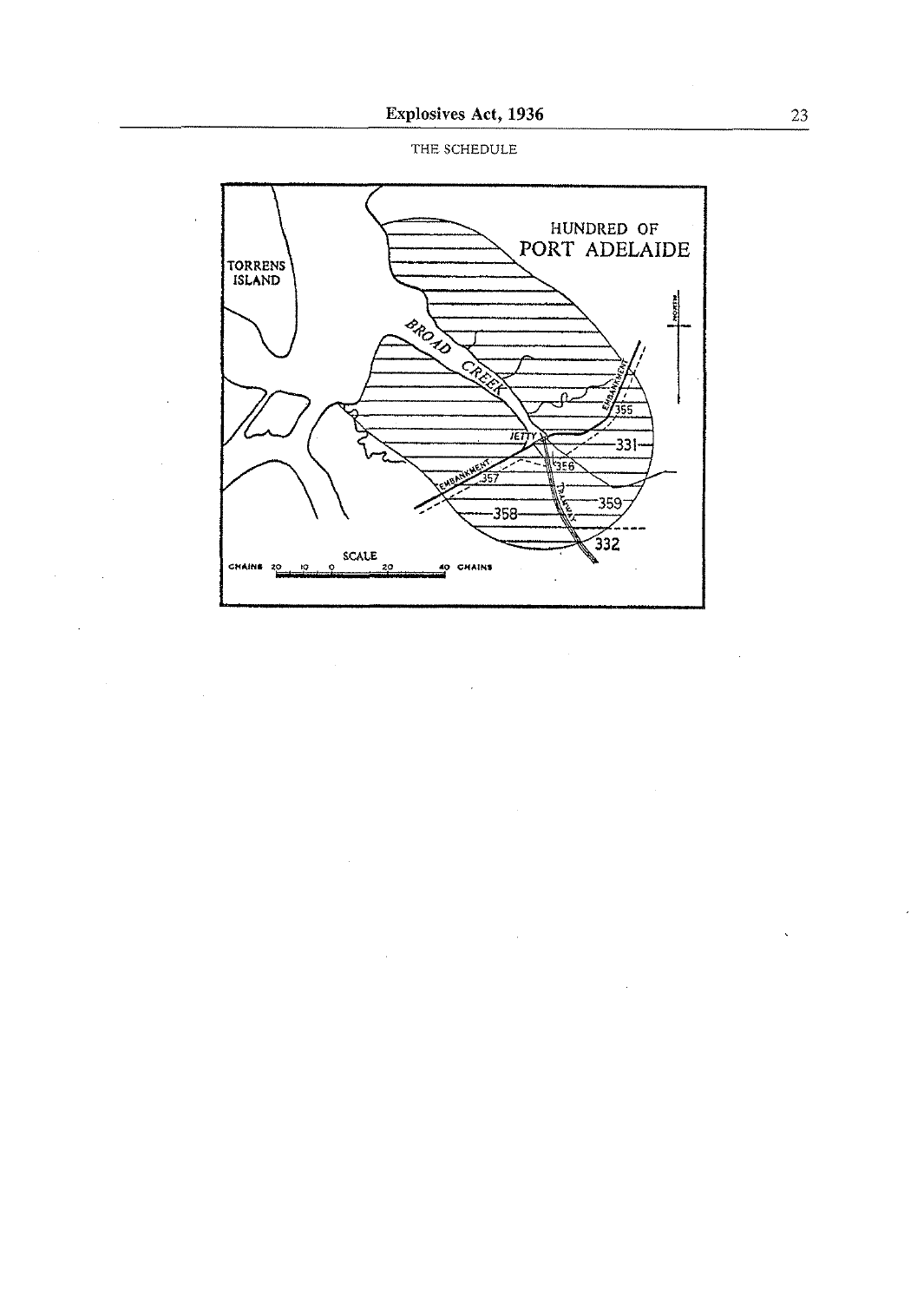# **APPENDIX 1**

### LEGISLATIVE HISTORY

- Legislative history prior to 3 February 1W6 appears in marginal notes and footnotes included in the consolidation of this Act contained in Volume 4 of The Public General Acts of South Australia 1837-1975 at page 13.
- Legislative history since 3 February 1976 (entries in bold type indicate amendments incorporated since the last reprint) is as follows:

| Section $11(2)$ :     | amended by 16, 1990, s. 2                                             |
|-----------------------|-----------------------------------------------------------------------|
| Section $12(3)$ :     | substituted by $16$ , $1990$ , s. 3                                   |
| Section $12(4)$ :     | inserted by 16, 1990, s. 3                                            |
| Section $13(1)$ :     | amended by 16, 1990, s. 4(a)                                          |
| Section $13(2)$ :     | repealed by 16, 1990, s. 4(b)                                         |
| Section $16(2)$ :     | substituted by $16, 1990, s. 5$                                       |
| Section 18:           | substituted by 16, 1990, s. 6                                         |
| Section $19(1)$ .     | substituted by 16, 1990, s.7                                          |
| Section 21(4):        | substituted by $16, 1990, s, 8$                                       |
| Section $21(5)$ :     | inserted by 16, 1990, s. 8                                            |
| Section $22(3)$ :     | substituted by $16, 1990, s, 9$                                       |
| Section 22(4):        | inserted by 16, 1990, s. 9                                            |
| Section 23(3):        | substituted by 16, 1990, s. 10; amended by 71, 1992, s. 3(1) (Sched.) |
| Section $23(4)$ :     | inserted by 16, 1990, s. 10                                           |
| Section 27(1):        | amended by $16, 1990, s. 11(a)$                                       |
| Section 27(3):        | repealed by $16, 1990, s. 11(b)$                                      |
| Section 28e(2):       | amended by 16, 1990, s. 12                                            |
| Section 29(3):        | amended by 16, 1990, s. 13                                            |
| Section 31(4):        | substituted by 16, 1990, s. 14                                        |
| Section 33(3):        | inserted by 16, 1990, s. 15                                           |
| Section 34(3):        | inserted by 16, 1990, s. 16                                           |
| Section 35(3):        | substituted by 16, 1990, s. 17                                        |
| Section 36(2):        | substituted by 16, 1990, s. 18                                        |
| Section 37(3).        | substituted by 16, 1990, s. 19                                        |
| Section 38(2):        | substituted by $16, 1990, s. 20$                                      |
| Section 39(2):        | substituted by 16, 1990, s. 21                                        |
| Section 43:           | amended by 16, 1990, s. 22                                            |
| Section 44:           | substituted by 16, 1990, s. 23                                        |
| Section 48(3):        | substituted by 16, 1990, s. 24                                        |
| Section 48(3a):       | inserted by 16, 1990, s. 24                                           |
| Section 50(1):        | substituted by 16, 1990, s. 25                                        |
| Section 50(1a):       | inserted by 16, 1990, s. 25                                           |
| Section 50(2):        | substituted by 16, 1990, s. 25                                        |
| Sections 51a and 51b: | inserted by 16, 1990, s. 26                                           |
| Section 52:           | amended by 5, 1982, s. 2; 16, 1990, s. 27                             |
|                       |                                                                       |